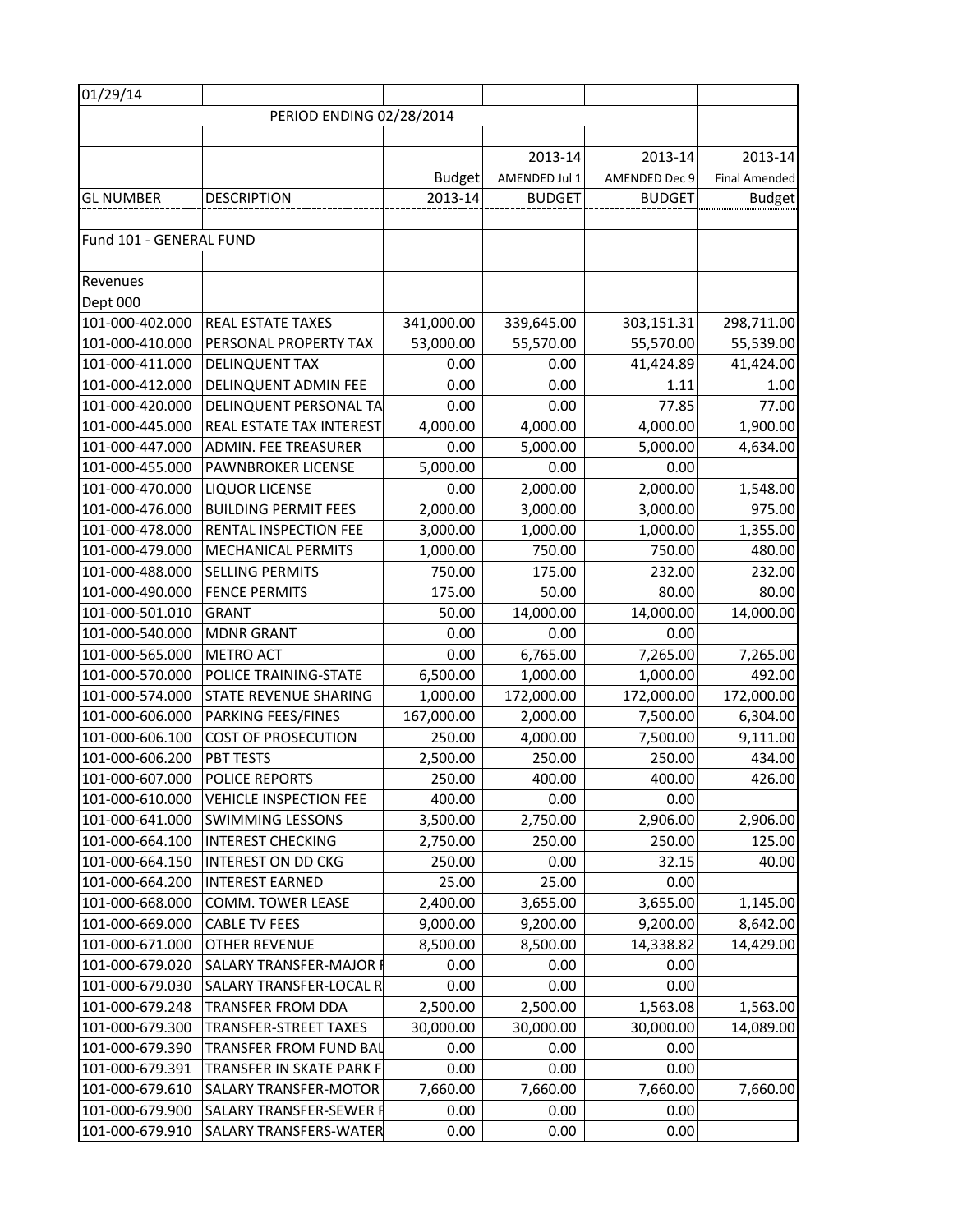| 101-000-680.000                | <b>CROSSING GUARDS-SCHOO</b>    | 7,764.00   | 7,764.00   | 7,764.00   | 7,764.00   |
|--------------------------------|---------------------------------|------------|------------|------------|------------|
| 101-000-699.000                | <b>TRANSFERS IN</b>             | 0.00       | 0.00       | 0.00       |            |
| Total Dept 000                 |                                 | 662,224.00 | 683,909.00 | 703,571.21 | 675,351.00 |
|                                |                                 |            |            |            |            |
| <b>TOTAL Revenues</b>          |                                 | 662,224.00 | 683,909.00 | 703,571.21 | 675,351.00 |
|                                |                                 |            |            |            |            |
|                                |                                 |            |            |            |            |
| Expenditures                   |                                 |            |            |            |            |
| Dept 101-VILLAGE COUNCIL       |                                 |            |            |            |            |
| 101-101-703.000                | <b>COUNCIL SALARY</b>           | 9,900.00   | 9,900.00   | 9,900.00   | 9,900.00   |
| 101-101-715.000                | FICA/MEDICARE                   | 760.00     | 760.00     | 760.00     | 760.00     |
| 101-101-717.000                | WORKMAN'S COMP.                 | 115.00     | 78.00      | 78.00      | 78.00      |
| 101-101-728.000                | <b>COUNCIL SUPPLIES</b>         | 200.00     | 200.00     | 95.00      | 95.00      |
| 101-101-807.000                | <b>AUDIT</b>                    | 1,620.00   | 1,620.00   | 1,725.00   | 1,725.00   |
| 101-101-822.000                | <b>CONTRACTUAL SERVICES</b>     | 500.00     | 500.00     | 500.00     | 500.00     |
| 101-101-826.000                | <b>ATTORNEY FEES</b>            | 16,000.00  | 16,000.00  | 19,244.01  | 19,244.00  |
| 101-101-826.100                | <b>ATTORNEY EXPENSES</b>        | 50.00      | 50.00      | 50.00      | 450.00     |
| 101-101-936.000                | <b>TECH SERVICES</b>            | 500.00     | 500.00     | 500.00     | 500.00     |
| 101-101-958.000                | DUES/MEMBERSHIPS                | 1,500.00   | 1,500.00   | 1,500.00   | 1,237.00   |
| 101-101-959.000                | <b>MISCELLANEOUS</b>            | 1,500.00   | 1,500.00   | 1,906.75   | 1,907.00   |
| 101-101-963.000                | MULTI-PERIL INSURANCE           | 0.00       | 0.00       | 0.00       |            |
| 101-101-967.100                | DUE TO BROWNFIELD AUTH          | 13,077.00  | 15,632.00  | 15,632.00  | 15,632.00  |
| 101-101-999.020                | <b>TRANSFER TO MAJOR</b>        | 0.00       | 0.00       | 0.00       |            |
| 101-101-999.030                | <b>TRANSFER TO LOCAL ROADS</b>  | 0.00       | 0.00       | 0.00       |            |
| 101-101-999.040                | <b>TRANSFER TO FIRE INSURAN</b> | 0.00       | 0.00       | 0.00       |            |
| Total Dept 101-VILLAGE COUNCIL |                                 | 45,722.00  | 48,240.00  | 51,890.76  | 52,028.00  |
|                                |                                 |            |            |            |            |
| Dept 172-VILLAGE MANAGER       |                                 |            |            |            |            |
|                                | 101-172-703.000 SALARY-MANAGER  | 25,850.00  | 27,323.00  | 25,323.00  | 23,000.00  |
| 101-172-703.020                | <b>HOLIDAY PAY</b>              | 1,627.00   | 1,720.00   | 1,720.00   | 2,043.00   |
| 101-172-703.030                | <b>VACATION PAY</b>             | 1,808.00   | 1,910.00   | 1,910.00   | 1,553.00   |
| 101-172-703.040                | SICK/PERSONAL                   | 2,169.00   | 2,293.00   | 2,293.00   | 2,000.00   |
| 101-172-703.060                | <b>BONUS</b>                    | 0.00       | 0.00       | 0.00       |            |
| 101-172-715.000                | FICA/MEDICARE                   | 1,978.00   | 2,090.00   | 2,090.00   | 2,090.00   |
| 101-172-716.000                | <b>UNEMPLOYMENT COMPEN</b>      | 50.00      | 50.00      | 50.00      | 50.00      |
| 101-172-717.000                | <b>WORKMAN'S COMPENSATI</b>     | 198.00     | 133.00     | 133.00     | 133.00     |
| 101-172-718.000                | <b>PENSION</b>                  | 1,410.00   | 1,490.00   | 1,490.00   | 1,490.00   |
| 101-172-719.000                | <b>HEALTH INSURANCE</b>         | 16,491.00  | 17,065.00  | 17,065.00  | 17,065.00  |
| 101-172-720.000                | LIFE INSURANCE                  | 185.00     | 185.00     | 185.00     | 185.00     |
| 101-172-721.000                | <b>TUITION REIMBURSEMENT</b>    | 0.00       | 0.00       | 0.00       |            |
| 101-172-728.000                | <b>SUPPLIES</b>                 | 100.00     | 100.00     | 100.00     | 157.00     |
| 101-172-730.000                | <b>POSTAGE</b>                  | 50.00      | 50.00      | 50.00      | 10.00      |
| 101-172-853.000                | <b>TELEPHONE</b>                | 803.00     | 600.00     | 600.00     | 600.00     |
| 101-172-853.020                | <b>CELL PHONE</b>               | 300.00     | 300.00     | 300.00     | 300.00     |
| 101-172-853.040                | <b>INTERNET SERVICE</b>         | 0.00       | 0.00       | 0.00       | 0.00       |
| 101-172-864.000                | CONFERENCES/WORKSHOP            | 1,500.00   | 1,500.00   | 700.00     | 700.00     |
| 101-172-901.000                | <b>PRINTING</b>                 | 100.00     | 100.00     | 100.00     | 100.00     |
| 101-172-936.000                | <b>TECH SERVICES</b>            | 625.00     | 1,082.00   | 1,082.00   | 1,082.00   |
| 101-172-958.000                | DUES/MEMBERSHIPS                | 210.00     | 210.00     | 210.00     | 210.00     |
| 101-172-959.000                | <b>MISCELLANEOUS</b>            | 300.00     | 300.00     | 300.00     | 300.00     |
| 101-172-960.000                | <b>BONDS</b>                    | 50.00      | 0.00       | 0.00       | 0.00       |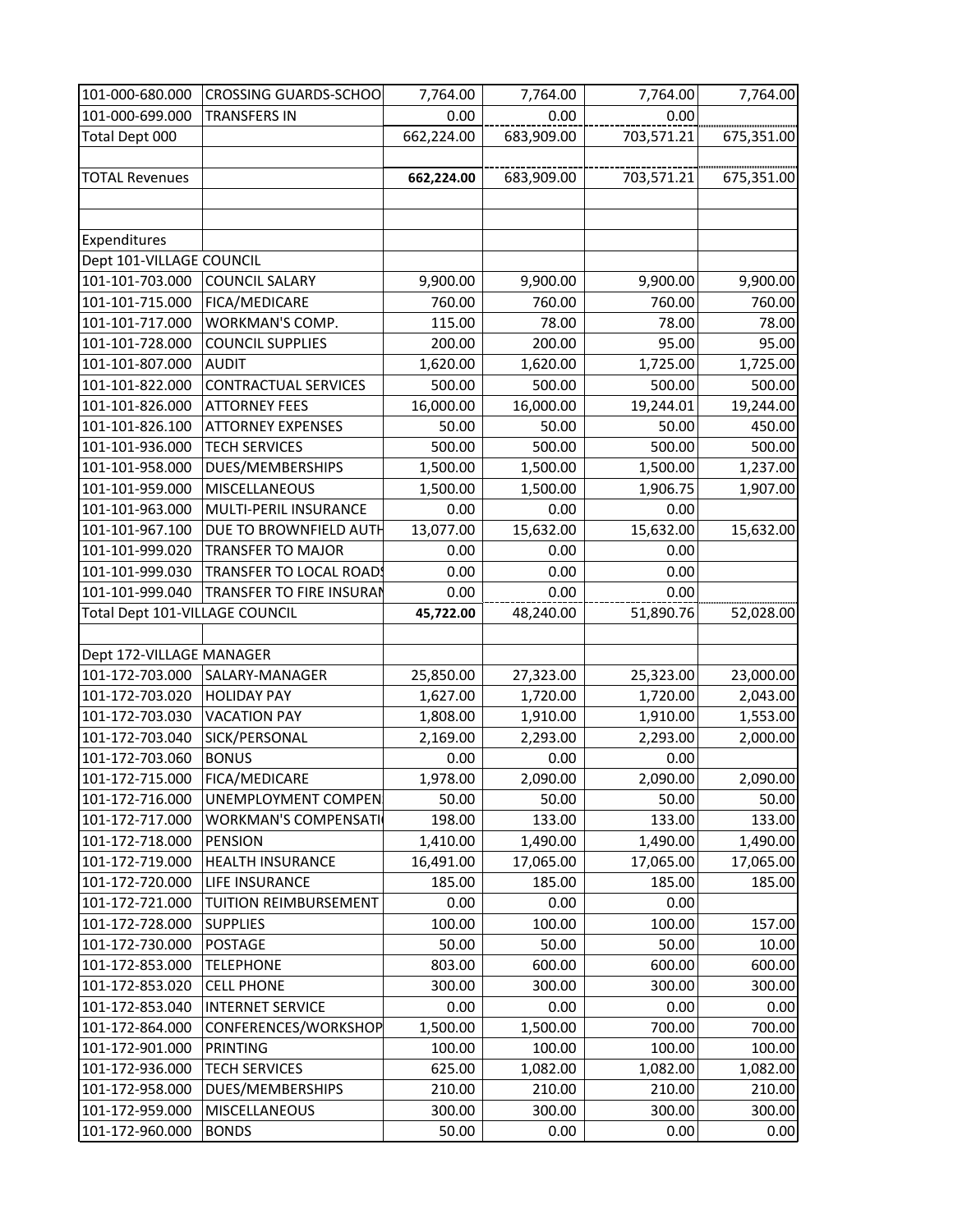| 101-172-965.000                  | <b>EQUIPMENT PURCHASE</b>  | 0.00      | 0.00      | 0.00      | 0.00      |
|----------------------------------|----------------------------|-----------|-----------|-----------|-----------|
| 101-172-981.000                  | <b>CAPITAL OUTLAY</b>      | 0.00      | 0.00      | 0.00      | 0.00      |
| Total Dept 172-VILLAGE MANAGER   |                            | 55,804.00 | 58,501.00 | 55,701.00 | 53,068.00 |
|                                  |                            |           |           |           |           |
| Dept 215-VILLAGE CLERK           |                            |           |           |           |           |
| 101-215-703.000                  | SALARY-ADMIN. CLERK        | 13,271.00 | 13,271.00 | 13,271.00 | 12,104.00 |
| 101-215-703.020                  | <b>HOLIDAY PAY</b>         | 1,508.00  | 1,508.00  | 1,508.00  | 1,532.00  |
| 101-215-703.030                  | <b>VACATION PAY</b>        | 2,514.00  | 2,514.00  | 2,514.00  | 2,553.00  |
| 101-215-703.040                  | SICK/PERSONAL              | 2,011.00  | 2,011.00  | 2,011.00  | 2,011.00  |
| 101-215-703.060                  | <b>BONUS</b>               | 0.00      | 0.00      | 0.00      | 0.00      |
| 101-215-703.200                  | <b>DEPUTY CLERK SALARY</b> | 0.00      | 0.00      | 0.00      | 0.00      |
| 101-215-715.000                  | FICA/MEDICARE              | 1,408.00  | 1,408.00  | 1,408.00  | 1,408.00  |
| 101-215-716.000                  | UNEMPLOYMENT COMPEN        | 25.00     | 25.00     | 25.00     | 25.00     |
| 101-215-717.000                  | WORKERS COMP. FUND.        | 132.00    | 89.00     | 89.00     | 89.00     |
| 101-215-718.000                  | PENSION-ADMIN. CLERK       | 1,307.00  | 1,307.00  | 1,307.00  | 1,307.00  |
| 101-215-719.000                  | <b>HEALTH INSURANCE</b>    | 6,856.00  | 6,856.00  | 6,856.00  | 7,732.00  |
| 101-215-720.000                  | <b>LIFE INSURANCE</b>      | 185.00    | 185.00    | 185.00    | 185.00    |
| 101-215-721.000                  | TUITION REIMBURSEMENT      | 0.00      | 0.00      | 0.00      | 0.00      |
| 101-215-728.000                  | <b>SUPPLIES</b>            | 500.00    | 500.00    | 500.00    | 537.00    |
| 101-215-730.000                  | <b>POSTAGE</b>             | 630.00    | 630.00    | 630.00    | 530.00    |
| 101-215-830.000                  | <b>BANK SERVICE CHGS</b>   | 240.00    | 240.00    | 240.00    | 240.00    |
| 101-215-853.000                  | <b>TELEPHONE</b>           | 803.00    | 600.00    | 600.00    | 600.00    |
| 101-215-853.040                  | <b>INTERNET SERVICE</b>    | 0.00      | 0.00      | 0.00      | 0.00      |
| 101-215-864.000                  | CONFERENCES/WORKSHOP       | 150.00    | 150.00    | 150.00    | 150.00    |
| 101-215-901.000                  | <b>PRINTING</b>            | 2,560.00  | 2,560.00  | 2,560.00  | 2,560.00  |
| 101-215-931.000                  | <b>MAINT-SERVICES</b>      | 0.00      | 0.00      | 0.00      | 0.00      |
| 101-215-934.000                  | SERVICE CONTRACTS          | 0.00      | 0.00      | 0.00      | 0.00      |
| 101-215-936.000                  | <b>TECH SERVICES</b>       | 2,000.00  | 2,457.00  | 2,457.00  | 2,457.00  |
| 101-215-958.000                  | DUES/MEMBERSHIPS           | 0.00      | 0.00      | 0.00      | 0.00      |
| 101-215-959.000                  | <b>MISCELLANEOUS</b>       | 100.00    | 100.00    | 100.00    | 50.00     |
| 101-215-960.000                  | <b>BONDS</b>               | 75.00     | 0.00      | 0.00      | 0.00      |
| 101-215-965.000                  | <b>EQUIPMENT PURCHASE</b>  | 800.00    | 850.00    | 863.64    | 864.00    |
| 101-215-981.000                  | <b>CAPITAL OUTLAY</b>      | 0.00      | 0.00      | 0.00      | 0.00      |
| Total Dept 215-VILLAGE CLERK     |                            | 37,075.00 | 37,261.00 | 37,274.64 | 36,934.00 |
|                                  |                            |           |           |           |           |
| Dept 253-VILLAGE TREASURER       |                            |           |           |           |           |
| 101-253-703.000                  | SALARY-TREASURER           | 7,000.00  | 7,000.00  | 7,000.00  | 7,000.00  |
| 101-253-703.060                  | <b>BONUS</b>               | 0.00      | 0.00      | 0.00      | 0.00      |
| 101-253-703.100                  | <b>ADMIN. FEE</b>          | 0.00      | 0.00      | 0.00      | 0.00      |
| 101-253-715.000                  | FICA/MEDICARE              | 535.00    | 535.00    | 535.00    | 535.00    |
| 101-253-717.000                  | <b>WORKMAN'S COMP.</b>     | 72.00     | 49.00     | 49.00     | 49.00     |
| 101-253-728.000                  | <b>SUPPLIES</b>            | 100.00    | 100.00    | 100.00    | 0.00      |
| 101-253-730.000                  | <b>POSTAGE</b>             | 500.00    | 500.00    | 500.00    | 404.00    |
| 101-253-807.000                  | <b>AUDIT</b>               | 405.00    | 405.00    | 405.00    | 405.00    |
| 101-253-901.000                  | <b>PRINTING</b>            | 250.00    | 250.00    | 250.00    | 0.00      |
| 101-253-936.000                  | <b>TECH SERVICES</b>       | 650.00    | 650.00    | 812.51    | 813.00    |
| 101-253-959.000                  | <b>MISCELLANEOUS</b>       | 100.00    | 100.00    | 100.00    | 25.00     |
| 101-253-960.000                  | <b>BONDS</b>               | 50.00     | 0.00      | 0.00      | 0.00      |
| 101-253-981.000                  | <b>CAPITAL OUTLAY</b>      | 0.00      | 0.00      | 0.00      | 0.00      |
| Total Dept 253-VILLAGE TREASURER |                            | 9,662.00  | 9,589.00  | 9,751.51  | 9,231.00  |
|                                  |                            |           |           |           |           |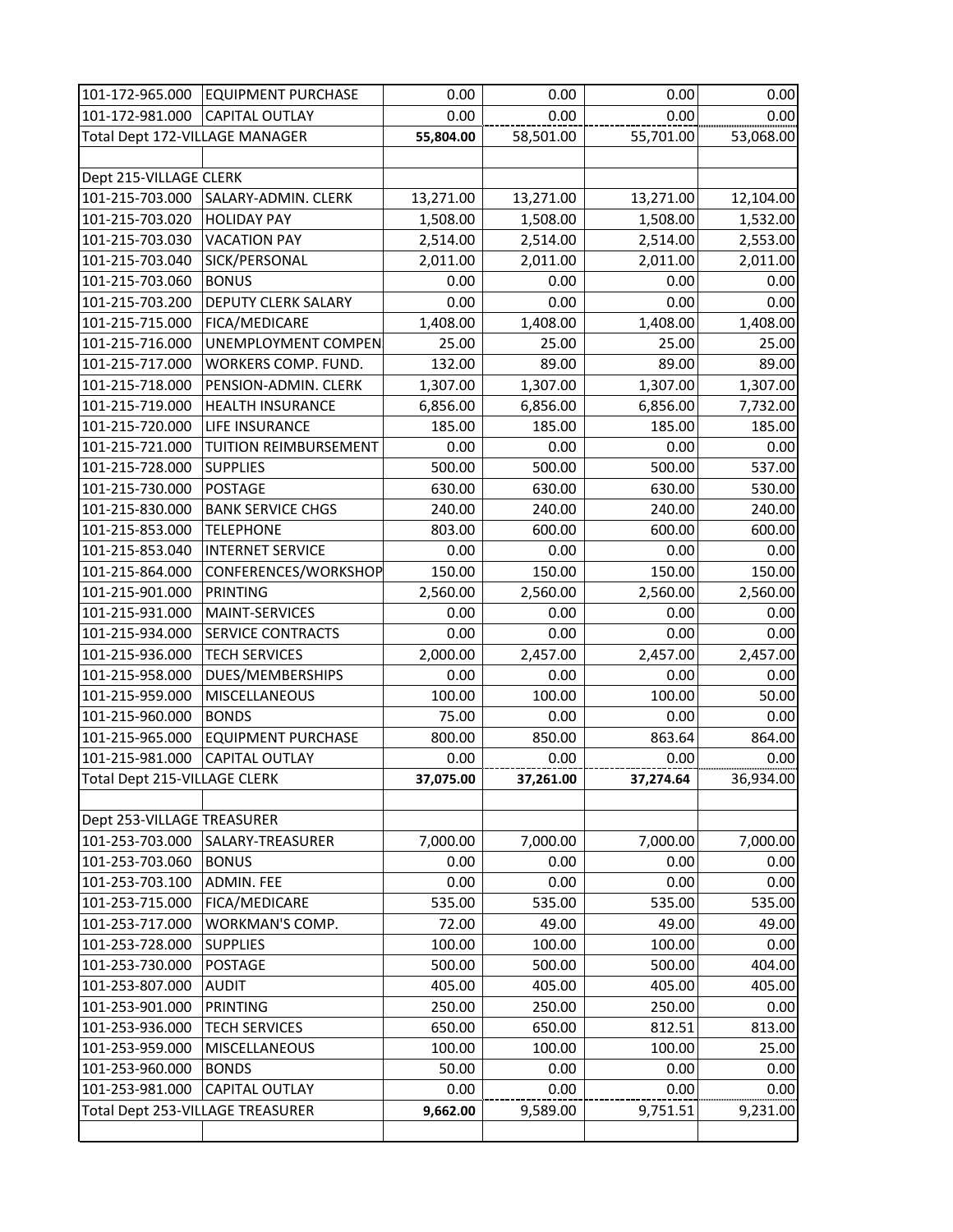| Dept 262-ELECTIONS                |                                  |            |            |            |            |
|-----------------------------------|----------------------------------|------------|------------|------------|------------|
| 101-262-729.000                   | <b>ELECTION SUPPLIES</b>         | 0.00       | 0.00       | 0.00       | 0.00       |
| 101-262-805.000                   | <b>ELECTION SERVICES</b>         | 0.00       | 0.00       | 0.00       | 0.00       |
| Total Dept 262-ELECTIONS          |                                  | 0.00       | 0.00       | 0.00       | 0.00       |
|                                   |                                  |            |            |            |            |
| Dept 265-VILLAGE HALL             |                                  |            |            |            |            |
| 101-265-776.000                   | <b>SUPPLIES</b>                  | 1,000.00   | 1,000.00   | 1,000.00   | 1,000.00   |
| 101-265-822.000                   | <b>CONTRACTUAL SERVICES</b>      | 1,500.00   | 1,500.00   | 1,500.00   | 1,500.00   |
| 101-265-921.000                   | <b>ELECTRIC</b>                  | 5,500.00   | 5,500.00   | 5,500.00   | 5,500.00   |
| 101-265-923.000                   | <b>HEAT</b>                      | 4,750.00   | 4,750.00   | 4,750.00   | 4,000.00   |
| 101-265-925.000                   | <b>WATER &amp; SEWER</b>         | 0.00       | 0.00       | 0.00       | 0.00       |
| 101-265-931.000                   | <b>REPAIRS &amp; MAINTENANCE</b> | 5,000.00   | 5,000.00   | 36,514.00  | 36,514.00  |
| 101-265-943.000                   | <b>EQUIPMENT RENTAL</b>          | 0.00       | 0.00       | 0.00       | 0.00       |
| 101-265-959.000                   | <b>MISCELLANEOUS</b>             | 0.00       | 0.00       | 0.00       | 0.00       |
| 101-265-981.000                   | <b>CAPITAL OUTLAY</b>            | 0.00       | 0.00       | 0.00       | 0.00       |
| Total Dept 265-VILLAGE HALL       |                                  | 17,750.00  | 17,750.00  | 49,264.00  | 48,514.00  |
|                                   |                                  |            |            |            |            |
| Dept 290-CONTINGENCY              |                                  |            |            |            |            |
| 101-290-969.000                   | CONTINGENCY                      | 0.00       | 0.00       | 0.00       | 0.00       |
| <b>Total Dept 290-CONTINGENCY</b> |                                  | 0.00       | 0.00       | 0.00       | 0.00       |
|                                   |                                  |            |            |            |            |
| Dept 301-POLICE DEPARTMENT        |                                  |            |            |            |            |
| 101-301-703.000                   | <b>POLICE SALARY</b>             | 186,404.00 | 186,404.00 | 186,404.00 | 177,829.00 |
| 101-301-703.010                   | <b>OVERTIME PAY</b>              | 6,000.00   | 6,000.00   | 6,000.00   | 9,000.00   |
| 101-301-703.011                   | <b>VEHICLE INSPECTION</b>        | 2,000.00   | 0.00       | 0.00       | 0.00       |
| 101-301-703.020                   | <b>HOLIDAY PAY</b>               | 7,490.00   | 7,490.00   | 7,490.00   | 8,000.00   |
| 101-301-703.030                   | <b>VACATION PAY</b>              | 18,740.00  | 18,740.00  | 18,740.00  | 18,740.00  |
| 101-301-703.040                   | SICK/PERSONAL                    | 14,428.00  | 14,428.00  | 14,428.00  | 14,428.00  |
| 101-301-703.050                   | PART TIME SALARIES               | 20,160.00  | 16,000.00  | 16,000.00  | 13,000.00  |
| 101-301-703.060                   | <b>BONUS</b>                     | 0.00       | 0.00       | 0.00       | 0.00       |
| 101-301-715.000                   | <b>FICA/MEDICARE</b>             | 17,680.00  | 17,680.00  | 17,680.00  | 17,680.00  |
| 101-301-716.000                   | <b>UNEMPLOYMENT INSURAN</b>      | 150.00     | 150.00     | 150.00     | 150.00     |
| 101-301-717.000                   | <b>WORKMAN'S COMP</b>            | 8,046.00   | 5,422.00   | 5,422.00   | 5,422.00   |
| 101-301-718.000                   | <b>PENSION</b>                   | 7,234.00   | 7,251.00   | 7,251.00   | 7,251.00   |
| 101-301-719.000                   | <b>HEALTH INSURANCE</b>          | 19,113.00  | 18,379.00  | 18,379.00  | 19,500.00  |
| 101-301-719.100                   | <b>INSURANCE BUY-OUT</b>         | 3,000.00   | 3,000.00   | 3,000.00   | 3,000.00   |
| 101-301-719.500                   | <b>DISABILITY INSURANCE</b>      | 112.00     | 112.00     | 238.00     | 308.00     |
| 101-301-720.000                   | <b>LIFE INSURANCE</b>            | 927.00     | 1,782.00   | 1,782.00   | 1,782.00   |
| 101-301-728.000                   | <b>SUPPLIES</b>                  | 750.00     | 750.00     | 750.00     | 750.00     |
| 101-301-730.000                   | <b>POSTAGE</b>                   | 100.00     | 100.00     | 100.00     | 100.00     |
| 101-301-756.000                   | <b>MISCELLANEOUS</b>             | 500.00     | 500.00     | 500.00     | 500.00     |
| 101-301-768.000                   | UNIFORMS/BOOTS/ETC               | 1,000.00   | 1,000.00   | 1,000.00   | 1,000.00   |
| 101-301-768.020                   | RESERVE UNIFORMS/SUPPL           | 700.00     | 700.00     | 700.00     | 700.00     |
| 101-301-768.100                   | <b>UNIFORM CLEANING</b>          | 1,000.00   | 1,000.00   | 1,000.00   | 1,000.00   |
| 101-301-853.000                   | <b>TELEPHONE</b>                 | 1,500.00   | 1,500.00   | 1,500.00   | 1,500.00   |
| 101-301-853.020                   | <b>CELL PHONE</b>                | 1,000.00   | 1,020.00   | 1,020.00   | 1,020.00   |
| 101-301-853.030                   | <b>RADIOS</b>                    | 762.00     | 762.00     | 762.00     | 762.00     |
| 101-301-853.040                   | <b>INTERNET SERVICE</b>          | 0.00       | 0.00       | 0.00       | 0.00       |
| 101-301-864.000                   | CONFERENCES/WORKSHOP             | 0.00       | 0.00       | 0.00       | 0.00       |
| 101-301-865.000                   | MILEAGE/TRAVEL EXP               | 400.00     | 400.00     | 400.00     | 400.00     |
| 101-301-865.500                   | VEH INSP MILEAGE/EXPENS          | 0.00       | 0.00       | 0.00       | 0.00       |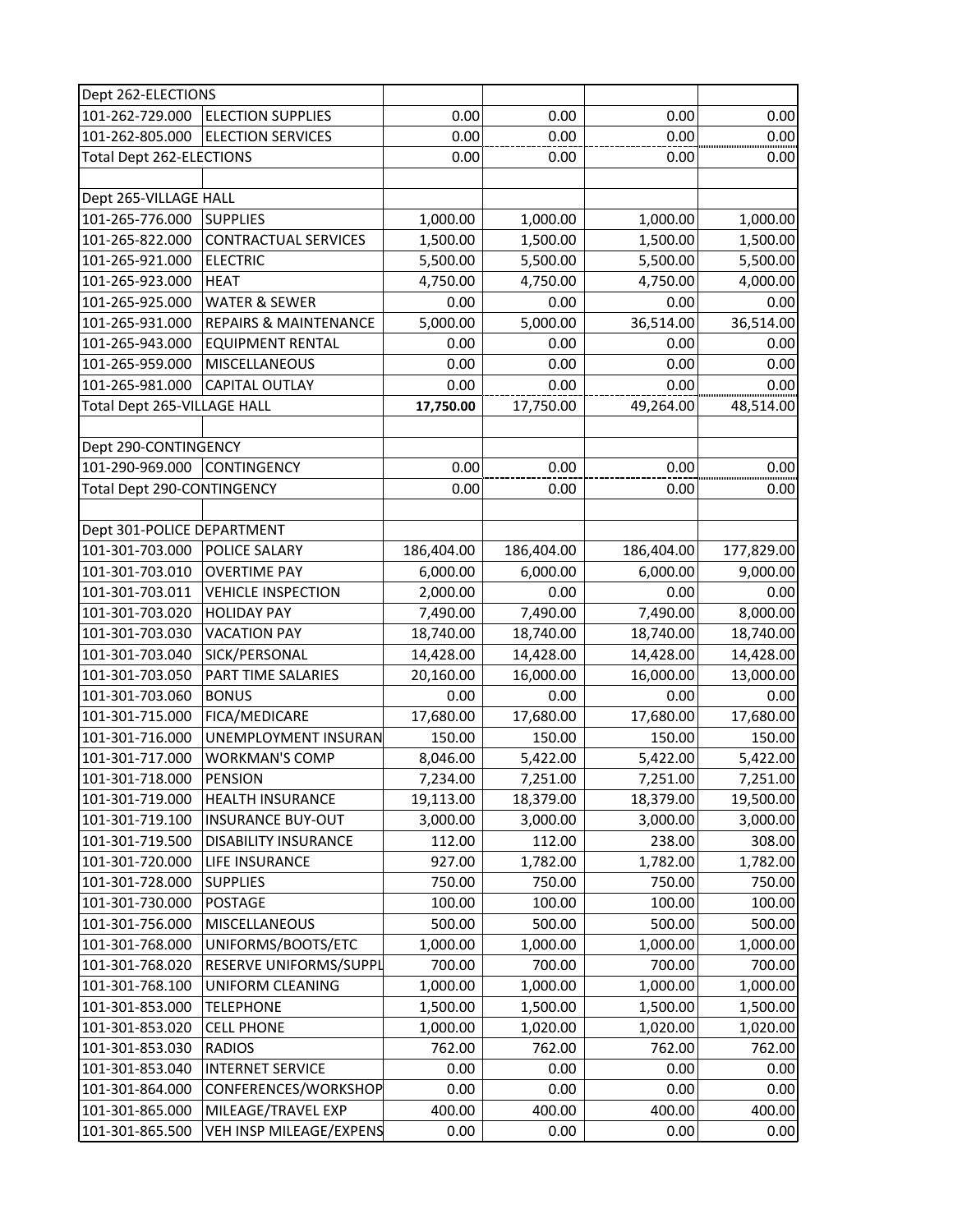| 101-301-901.000                | PRINTING                          | 400.00     | 400.00     |            | 400.00     |
|--------------------------------|-----------------------------------|------------|------------|------------|------------|
|                                |                                   |            |            | 400.00     |            |
| 101-301-936.000                | <b>TECH SERVICES</b>              | 2,000.00   | 2,457.00   | 2,457.00   | 2,457.00   |
| 101-301-937.000                | <b>LEIN SERVICE</b>               | 1,000.00   | 1,000.00   | 1,000.00   | 1,000.00   |
| 101-301-955.000                | <b>TRAINING FUNDS-STATE</b>       | 1,200.00   | 1,200.00   | 1,200.00   | 1,200.00   |
| 101-301-956.000                | TRAINING FUNDS-VILLAGE            | 2,500.00   | 2,500.00   | 2,500.00   | 2,500.00   |
| 101-301-958.000                | DUES/MEMBERSHIPS                  | 400.00     | 400.00     | 400.00     | 400.00     |
| 101-301-959.000                | <b>MISCELLANEOUS</b>              | 0.00       | 0.00       | 0.00       | 0.00       |
| 101-301-960.000                | <b>BONDS</b>                      | 50.00      | 0.00       | 0.00       | 0.00       |
| 101-301-963.000                | <b>LIABILITY INSURANCE</b>        | 265.00     | 252.00     | 252.00     | 252.00     |
| 101-301-965.000                | <b>EQUIPMENT PURCHASE</b>         | 3,000.00   | 4,000.00   | 4,000.00   | 4,000.00   |
| 101-301-981.000                | <b>CAPITAL OUTLAY</b>             | 0.00       | 4,250.00   | 4,250.00   | 3,803.00   |
| 101-301-999.610                | <b>TRANSFER TO MOTOR POOL</b>     | 30,000.00  | 40,000.00  | 28,269.15  | 26,000.00  |
|                                | Total Dept 301-POLICE DEPARTMENT  | 360,011.00 | 367,029.00 | 355,424.15 | 345,834.00 |
|                                |                                   |            |            |            |            |
| Dept 302-CROSSING GUARDS       |                                   |            |            |            |            |
| 101-302-703.050                | <b>SALARIES PART-TIME</b>         | 7,259.00   | 7,259.00   | 7,259.00   | 7,259.00   |
| 101-302-703.060                | <b>BONUS</b>                      | 0.00       | 0.00       | 0.00       | 0.00       |
| 101-302-715.000                | FICA/MEDICARE                     | 505.00     | 505.00     | 505.00     | 505.00     |
| 101-302-716.000                | <b>UNEMPLOYMENT COMPEN</b>        | 0.00       | 0.00       | 0.00       | 0.00       |
| 101-302-717.000                | <b>WORKMAN'S COMP</b>             | 0.00       | 0.00       | 0.00       | 0.00       |
| 101-302-756.000                | <b>OPERATING SUPPLIES</b>         | 0.00       | 0.00       | 66.17      | 67.00      |
| 101-302-959.000                | <b>MISCELLANEOUS</b>              | 0.00       | 0.00       | 0.00       | 0.00       |
| Total Dept 302-CROSSING GUARDS |                                   | 7,764.00   | 7,764.00   | 7,830.17   | 7,831.00   |
|                                |                                   |            |            |            |            |
| Dept 371-BUILDING INSPECTOR    |                                   |            |            |            |            |
| 101-371-802.000                | CODE ENFORCE/CONTRACT             | 1,200.00   | 1,200.00   | 1,200.00   | 1,000.00   |
| 101-371-822.000                | <b>BUILDING INSPECTOR FEES</b>    | 3,000.00   | 3,000.00   | 3,000.00   | 1,500.00   |
| 101-371-823.000                | <b>MECHANICAL INSPECTOR FI</b>    | 750.00     | 750.00     | 750.00     | 432.00     |
| 101-371-959.000 MISCELLANEOUS  |                                   | 50.00      | 400.00     | 400.00     | 400.00     |
|                                | Total Dept 371-BUILDING INSPECTOR | 5,000.00   | 5,350.00   | 5,350.00   | 3,332.00   |
|                                |                                   |            |            |            |            |
| Dept 441-DPW                   |                                   |            |            |            |            |
| 101-441-703.000                | <b>SALARIES</b>                   | 21,196.00  | 21,196.00  | 21,196.00  | 15,000.00  |
| 101-441-703.010                | <b>OVERTIME PAY</b>               | 750.00     | 905.00     | 905.00     | 1,200.00   |
| 101-441-703.020                | <b>HOLIDAY PAY</b>                | 0.00       | 0.00       | 0.00       | 0.00       |
| 101-441-703.030                | <b>VACATION PAY</b>               | 0.00       | 0.00       | 0.00       | 0.00       |
| 101-441-703.040                | SICK/PERSONAL                     | 0.00       | 0.00       | 0.00       | 0.00       |
| 101-441-703.050                | SALARIES-PART-TIME                | 0.00       | 0.00       | 0.00       | 0.00       |
| 101-441-715.000                | FICA/MEDICARE                     | 1,745.00   |            | 1,745.00   |            |
| 101-441-716.000                | <b>UNEMPLOYMENT INSURAN</b>       |            | 1,745.00   |            | 1,200.00   |
|                                |                                   | 150.00     | 150.00     | 150.00     | 150.00     |
| 101-441-717.000                | <b>WORKMAN'S COMP</b>             | 3,145.00   | 2,119.00   | 2,119.00   | 2,119.00   |
| 101-441-718.000                | <b>PENSION</b>                    | 0.00       | 0.00       | 0.00       | 0.00       |
| 101-441-719.000                | <b>HEALTH INSURANCE</b>           | 0.00       | 0.00       | 0.00       | 0.00       |
| 101-441-719.100                | <b>INSURANCE BUY-OUT</b>          | 0.00       | 0.00       | 0.00       | 0.00       |
| 101-441-720.000                | <b>LIFE INSURANCE</b>             | 0.00       | 0.00       | 0.00       | 0.00       |
| 101-441-721.000                | <b>TUITION REIMBURSEMENT</b>      | 0.00       | 0.00       | 0.00       | 0.00       |
| 101-441-768.000                | UNIFORMS/BOOTS/ETC                | 0.00       | 0.00       | 0.00       | 0.00       |
| 101-441-776.000                | <b>SUPPLIES</b>                   | 500.00     | 500.00     | 500.00     | 500.00     |
| 101-441-801.000                | PROFESSIONAL/CONTRACT             | 0.00       | 10,640.00  | 10,640.00  | 10,640.00  |
| 101-441-812.000                | <b>ENGINEERING</b>                | 0.00       | 0.00       | 0.00       | 0.00       |
| 101-441-836.000                | <b>CDL EXPENSES</b>               | 500.00     | 500.00     | 500.00     | 556.00     |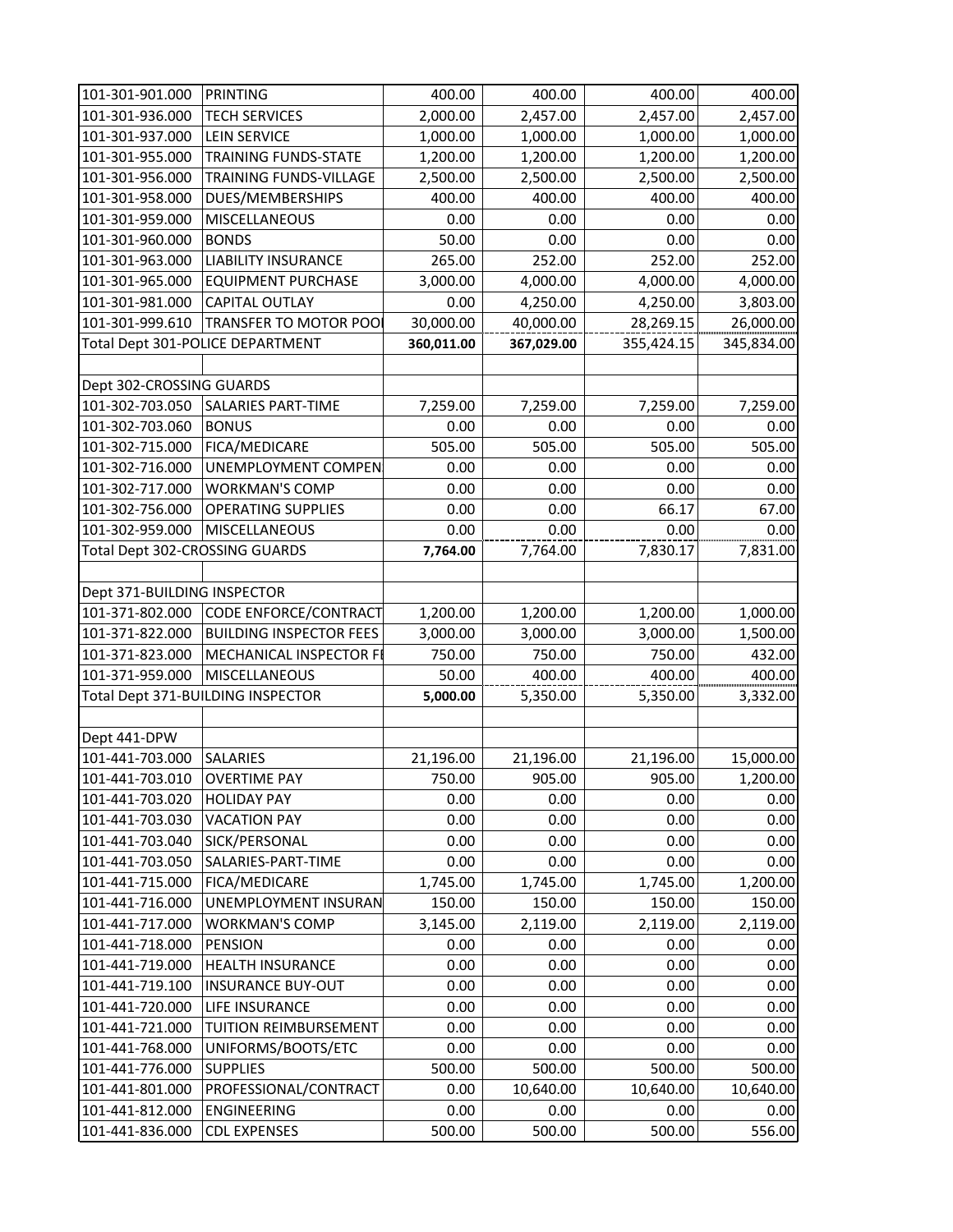| 101-441-853.000                 | <b>TELEPHONE</b>                   | 750.00    | 750.00    | 750.00    | 750.00    |
|---------------------------------|------------------------------------|-----------|-----------|-----------|-----------|
| 101-441-853.020                 | <b>CELL PHONE</b>                  | 0.00      | 0.00      | 0.00      | 0.00      |
| 101-441-864.000                 | CONFERENCES/WORKSHOP               | 0.00      | 0.00      | 0.00      | 0.00      |
| 101-441-921.000                 | <b>ELECTRIC</b>                    | 3,075.00  | 3,075.00  | 3,075.00  | 3,075.00  |
| 101-441-923.000                 | <b>HEAT</b>                        | 3,700.00  | 3,700.00  | 3,700.00  | 3,700.00  |
| 101-441-926.000                 | <b>STREET LIGHTS</b>               | 20,000.00 | 20,000.00 | 20,000.00 | 18,000.00 |
| 101-441-931.000                 | <b>BUILDING REPAIRS &amp; MAIN</b> | 4,500.00  | 4,500.00  | 4,500.00  | 4,500.00  |
| 101-441-934.000                 | <b>CONTRACTUAL SERVICES</b>        | 550.00    | 550.00    | 550.00    | 550.00    |
| 101-441-943.000                 | PW EQUIPMENT RENTALGE              | 3,750.00  | 3,750.00  | 3,750.00  | 1,500.00  |
| 101-441-959.000                 | <b>MISCELLANEOUS</b>               | 250.00    | 250.00    | 250.00    | 250.00    |
| 101-441-963.000                 | MULTI-PERIL INSURANCE              | 300.00    | 251.00    | 251.00    | 252.00    |
| 101-441-965.000                 | <b>EQUIPMENT PURCHASE</b>          | 0.00      | 0.00      | 0.00      | 0.00      |
| 101-441-967.000                 | <b>ENGINEERING/PROJECT CO:</b>     | 0.00      | 0.00      | 0.00      | 0.00      |
| 101-441-981.000                 | <b>CAPITAL OUTLAY</b>              | 0.00      | 0.00      | 0.00      | 0.00      |
| 101-441-995.000                 | <b>INTEREST EXPENSE</b>            | 0.00      | 0.00      | 0.00      | 0.00      |
| Total Dept 441-DPW              |                                    | 64,861.00 | 74,581.00 | 74,581.00 | 63,942.00 |
|                                 |                                    |           |           |           |           |
| Dept 444-SIDEWALKS              |                                    |           |           |           |           |
| 101-444-781.000                 | <b>SIDEWALK MATERIALS</b>          | 3,000.00  | 1,769.00  | 1,769.00  | 0.00      |
| 101-444-959.000                 | <b>MISCELLANEOUS</b>               | 0.00      | 0.00      | 0.00      | 0.00      |
| <b>Total Dept 444-SIDEWALKS</b> |                                    | 3,000.00  | 1,769.00  | 1,769.00  | 0.00      |
|                                 |                                    |           |           |           |           |
|                                 | Dept 749-COMMUNITY PROMOTION       |           |           |           |           |
| 101-749-885.000                 | <b>PUBLIC RELATIONS</b>            | 100.00    | 100.00    | 100.00    | 0.00      |
| 101-749-901.000                 | PRINTING/PUBLISHING                | 100.00    | 100.00    | 100.00    | 100.00    |
| 101-749-981.000                 | <b>CAPITAL OUTLAY</b>              | 6,000.00  | 0.00      | 0.00      | 0.00      |
|                                 | Total Dept 749-COMMUNITY PROMOTION | 6,200.00  | 200.00    | 200.00    | 100.00    |
|                                 |                                    |           |           |           |           |
| Dept 751-PARKS AND RECREATION   |                                    |           |           |           |           |
| 101-751-703.000                 | SALARIES-LEISURE SERVICES          | 9,200.00  | 9,200.00  | 9,481.80  | 9,482.00  |
| 101-751-703.010                 | <b>OVERTIME</b>                    | 0.00      | 0.00      | 0.00      | 0.00      |
| 101-751-703.020                 | <b>HOLIDAY PAY</b>                 | 200.00    | 0.00      | 0.00      | 0.00      |
| 101-751-703.050                 | SALARIES-LIFEGUARDS                | 11,000.00 | 11,000.00 | 10,609.74 | 10,610.00 |
| 101-751-703.051                 | <b>TEMPORARY SALARIES</b>          | 2,500.00  | 2,500.00  | 1,452.00  | 1,452.00  |
| 101-751-703.060                 | <b>BONUS</b>                       | 0.00      | 0.00      | 0.00      | 0.00      |
| 101-751-715.000                 | <b>FICA/MEDICARE</b>               | 1,715.00  | 1,715.00  | 1,715.00  | 1,715.00  |
| 101-751-717.000                 | <b>WORKMAN'S COMP.</b>             | 460.00    | 310.00    | 310.00    | 310.00    |
| 101-751-756.000                 | <b>SUPPLIES &amp; MAINTENANCE</b>  | 3,000.00  | 3,000.00  | 3,000.00  | 3,000.00  |
| 101-751-812.000                 | <b>ENGINEERING</b>                 | 0.00      | 0.00      | 0.00      | 0.00      |
| 101-751-853.000                 | <b>TELEPHONE</b>                   | 0.00      | 0.00      | 0.00      | 0.00      |
| 101-751-880.000                 | <b>RECREATION PROGRAMS</b>         | 0.00      | 0.00      | 0.00      | 0.00      |
| 101-751-901.000                 | PRINTING/PUBLISHING                | 100.00    | 100.00    | 100.00    | 100.00    |
| 101-751-921.000                 | <b>ELECTRIC</b>                    | 500.00    | 500.00    | 500.00    | 500.00    |
| 101-751-923.000                 | <b>HEAT</b>                        | 0.00      | 0.00      | 0.00      | 0.00      |
| 101-751-930.000                 | <b>REPAIRS</b>                     | 3,000.00  | 7,400.00  | 7,400.00  | 7,400.00  |
| 101-751-931.000                 | CONTRACTUAL                        | 0.00      | 0.00      | 0.00      | 0.00      |
| 101-751-943.000                 | <b>EQUIP.RENTAL TRANSFER</b>       | 8,500.00  | 8,500.00  | 10,585.19 | 10,586.00 |
| 101-751-958.010                 | LIFEGUARD CERTIFICATIONS           | 600.00    | 600.00    | 600.00    | 600.00    |
| 101-751-959.000                 | <b>MISCELLANEOUS</b>               | 100.00    | 100.00    | 136.00    | 136.00    |
| 101-751-963.000                 | MULTI-PERIL INSURANCE              | 0.00      | 0.00      | 0.00      | 0.00      |
| 101-751-965.000                 | <b>EQUIPMENT PURCHASE</b>          | 0.00      | 0.00      | 0.00      | 0.00      |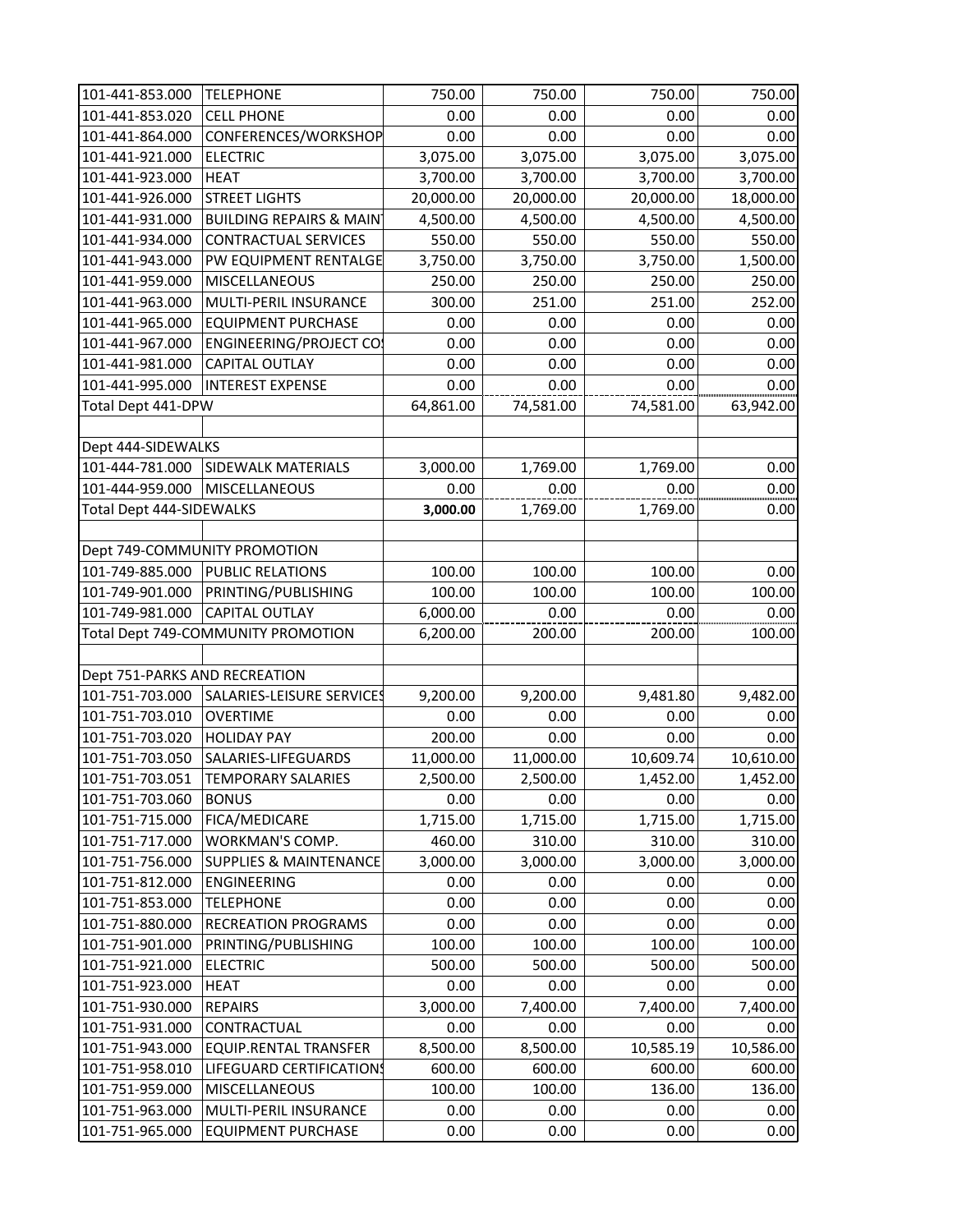| 101-751-981.000                | <b>CAPITAL OUTLAY</b>                   | 0.00       | 2,450.00   | 0.00       | 0.00       |
|--------------------------------|-----------------------------------------|------------|------------|------------|------------|
| 101-751-985.000                | <b>COMMUNITY PROJECTS</b>               | 8,500.00   | 8,500.00   | 8,645.25   | 8,646.00   |
|                                | Total Dept 751-PARKS AND RECREATION     | 49,375.00  | 55,875.00  | 54,534.98  | 54,537.00  |
|                                |                                         |            |            |            |            |
| <b>TOTAL Expenditures</b>      |                                         | 662,224.00 | 683,909.00 | 703,571.21 | 675,351.00 |
|                                |                                         |            |            |            |            |
| Fund 101:                      |                                         |            |            |            |            |
| <b>TOTAL REVENUES</b>          |                                         | 662,224.00 | 683,909.00 | 703,571.21 | 675,351.00 |
| <b>TOTAL EXPENDITURES</b>      |                                         | 662,224.00 | 683,909.00 | 703,571.21 | 675,351.00 |
| NET OF REVENUES & EXPENDITURES |                                         | 0.00       | 0.00       | 0.00       | 0.00       |
|                                |                                         |            |            |            |            |
|                                | Fund 202-000 - MAJOR ROADS REVENUES     |            |            |            |            |
|                                |                                         |            |            |            |            |
| 202-000-501.010                | <b>ARRA GRANT</b>                       | 0.00       | 0.00       | 0.00       | 0.00       |
| 202-000-546.000                | <b>STATE OF MICHIGAN</b>                | 85,000.00  | 90,000.00  | 90,000.00  | 90,000.00  |
| 202-000-546.020                | <b>GRANT</b>                            | 0.00       | 0.00       | 0.00       | 0.00       |
| 202-000-664.100                | <b>INTEREST ON INVESTMENT</b>           | 0.00       | 0.00       | 40.00      | 48.00      |
| 202-000-676.000                | REIMBURSEMENTS                          | 0.00       | 0.00       | 0.00       | 0.00       |
| 202-000-679.010                | TRANSFER FROM GEN. FUN                  | 0.00       | 0.00       | 0.00       | 0.00       |
| 202-000-679.030                | <b>TRANSFER FROM LOCAL</b>              | 0.00       | 0.00       | 0.00       | 0.00       |
| 202-000-679.230                | <b>TRANSFER FROM STREETS</b>            | 34,350.00  | 34,350.00  | 34,310.00  | 35,810.00  |
| 202-000-679.900                | <b>TRANSFER FROM SEWER</b>              | 0.00       | 0.00       | 0.00       | 0.00       |
| 202-000-679.910                | TRANSFERS-WATER OPER.                   | 0.00       | 0.00       | 0.00       | 0.00       |
| 202-000-680.000                | <b>TRANSFER FROM LDFA</b>               | 0.00       | 0.00       | 0.00       | 0.00       |
|                                |                                         |            |            |            |            |
| Fund 202-000 - TOTAL Revenues  |                                         | 119,350.00 | 124,350.00 | 124,350.00 | 125,858.00 |
|                                |                                         |            |            |            |            |
|                                | Fund 202-000 - MAJOR ROADS EXPENDITURES |            |            |            |            |
|                                |                                         |            |            |            |            |
| 202-290-969.000                | <b>CONTINGENCY</b>                      | 0.00       | 0.00       | 0.00       | 0.00       |
| 202-451-822.000                | CONTRACT-NEW CONSTRUC                   | 0.00       | 0.00       | 0.00       | 0.00       |
| 202-451-943.000                | <b>EQUIPMENT RENTAL</b>                 | 0.00       | 0.00       | 0.00       | 0.00       |
| 202-451-981.000                | <b>CAPITAL OUTLAY</b>                   | 0.00       | 0.00       | 0.00       | 0.00       |
| 202-463-703.000                | SALARIES-MAINTENANCE                    | 10,000.00  | 10,000.00  | 10,000.00  | 12,000.00  |
| 202-463-703.010                | <b>OVERTIME PAY</b>                     | 0.00       | 0.00       | 0.00       | 50.00      |
| 202-463-715.000                | <b>SOCIAL SECURITY</b>                  | 765.00     | 765.00     | 765.00     | 930.00     |
| 202-463-717.000                | <b>WORKMAN'S COMP.</b>                  | 1,251.00   | 1,251.00   | 1,251.00   | 843.00     |
| 202-463-782.000                | <b>MATERIALS</b>                        | 750.00     | 750.00     | 750.00     | 750.00     |
| 202-463-812.000                | <b>ENGINEERING</b>                      | 39,000.00  | 975.00     | 975.00     | 975.00     |
| 202-463-818.000                | CONTRACTUAL                             | 0.00       | 0.00       | 0.00       | 0.00       |
| 202-463-864.000                | CONFERENCES/WORKSHOP                    | 150.00     | 150.00     | 150.00     | 150.00     |
| 202-463-943.000                | <b>EQUIPMENT RENTAL</b>                 | 17,500.00  | 17,500.00  | 17,500.00  | 20,000.00  |
| 202-463-963.000                | <b>LIABILITY</b>                        | 820.00     | 755.00     | 755.00     | 755.00     |
| 202-463-981.000                | <b>CAPITAL OUTLAY</b>                   | 13,683.00  | 56,597.00  | 56,597.00  | 43,461.00  |
| 202-474-703.000                | SALARIES-TRAFFIC SERVICES               | 1,450.00   | 1,450.00   | 1,450.00   | 1,450.00   |
| 202-474-703.010                | <b>OVERTIME PAY</b>                     | 0.00       | 0.00       | 0.00       | 0.00       |
| 202-474-715.000                | <b>SOCIAL SECURITY</b>                  | 111.00     | 111.00     | 111.00     | 111.00     |
| 202-474-717.000                | <b>WORKMAN'S COMP.</b>                  | 0.00       | 0.00       | 0.00       | 0.00       |
| 202-474-782.000                | <b>MATERIALS</b>                        | 0.00       | 0.00       | 0.00       | 0.00       |
| 202-474-822.000                | CONTRACTUAL                             | 1,000.00   | 1,000.00   | 1,000.00   | 1,000.00   |
| 202-474-940.000                | LEASE/RENTAL                            | 3,956.00   | 3,956.00   | 3,956.00   | 3,956.00   |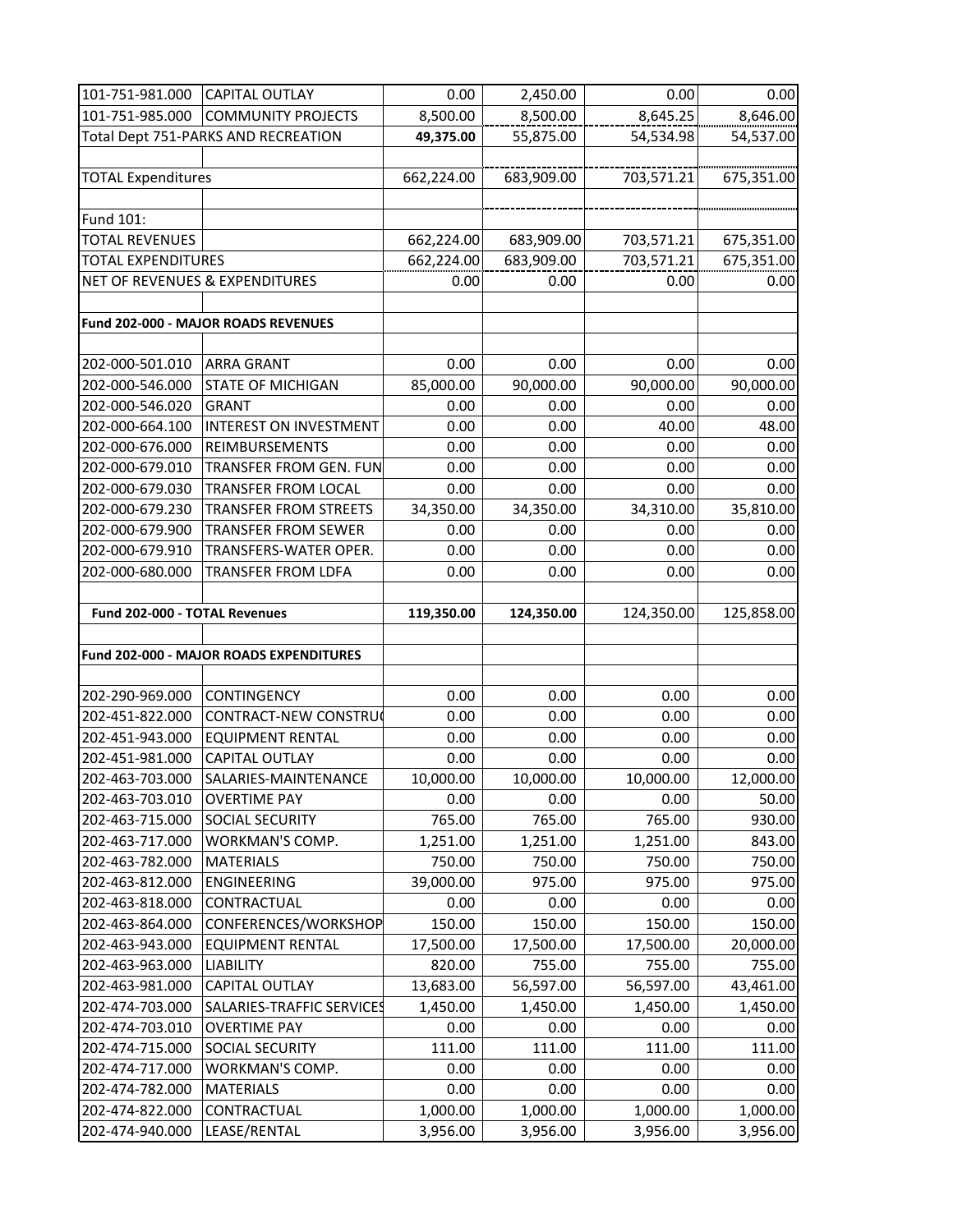| 202-474-943.000                         | <b>EQUIPMENT RENTAL</b>                    | 500.00     | 500.00     | 500.00     | 500.00                          |
|-----------------------------------------|--------------------------------------------|------------|------------|------------|---------------------------------|
| 202-474-965.000                         | <b>EQUIPMENT PURCHASE</b>                  | 0.00       | 0.00       | 0.00       | 0.00                            |
| 202-479-703.000                         | SALARIES-SNOW & ICE REM                    | 4,500.00   | 4,500.00   | 4,500.00   | 8,390.00                        |
| 202-479-703.010                         | <b>OVERTIME PAY</b>                        | 3,000.00   | 3,000.00   | 3,000.00   | 4,500.00                        |
| 202-479-715.000                         | <b>SOCIAL SECURITY</b>                     | 345.00     | 345.00     | 345.00     | 642.00                          |
| 202-479-782.000                         | <b>MATERIALS</b>                           | 5,000.00   | 5,000.00   | 5,000.00   | 2,650.00                        |
| 202-479-822.000                         | CONTRACTUAL                                | 0.00       | 0.00       | 0.00       | 0.00                            |
| 202-479-940.000                         | <b>BUILDING</b>                            | 0.00       | 0.00       | 0.00       | 0.00                            |
| 202-479-943.000                         | <b>EQUIPMENT RENTAL</b>                    | 7,500.00   | 7,500.00   | 7,500.00   | 14,500.00                       |
| 202-483-703.000                         | SALARIES-ADMINISTRATION                    | 0.00       | 0.00       | 0.00       | 0.00                            |
| 202-483-703.172                         | <b>MANAGER SALARY</b>                      | 2,350.00   | 2,484.00   | 2,484.00   | 2,484.00                        |
| 202-483-703.215                         | <b>CLERK SALARY</b>                        | 4,423.00   | 4,423.00   | 4,423.00   | 4,423.00                        |
| 202-483-715.000                         | <b>SOCIAL SECURITY</b>                     | 486.00     | 528.00     | 528.00     | 528.00                          |
| 202-483-715.172                         | <b>MANAGER FICA</b>                        | 0.00       | 0.00       | 0.00       | 0.00                            |
| 202-483-715.215                         | <b>CLERK FICA</b>                          | 0.00       | 0.00       | 0.00       | 0.00                            |
| 202-483-718.172                         | <b>MANAGER PENSION</b>                     | 0.00       | 0.00       | 0.00       | 0.00                            |
| 202-483-718.215                         | <b>CLERK PENSION</b>                       | 0.00       | 0.00       | 0.00       | 0.00                            |
| 202-483-719.172                         | <b>MANAGER HEALTH INS</b>                  | 0.00       | 0.00       | 0.00       | 0.00                            |
| 202-483-719.215                         | <b>CLERK HEALTH INS</b>                    | 0.00       | 0.00       | 0.00       | 0.00                            |
| 202-483-807.000                         | <b>AUDIT</b>                               | 810.00     | 810.00     | 810.00     | 810.00                          |
| 202-483-963.000                         | MULTI-PERIL INSURANCE                      | 0.00       | 0.00       | 0.00       | 0.00                            |
| 202-483-992.000                         | <b>REPAYMENT OF FUNDS</b>                  | 0.00       | 0.00       | 0.00       | 0.00                            |
| 202-483-999.010                         | <b>GEN. FUND SALARY TRANSF</b>             | 0.00       | 0.00       | 0.00       | 0.00                            |
| 202-483-999.030                         | TRANSFER TO LOCAL ROADS                    | 0.00       | 0.00       | 0.00       | 0.00                            |
|                                         |                                            |            |            |            |                                 |
|                                         |                                            |            |            |            |                                 |
| <b>TOTAL Expenditures</b>               |                                            | 119,350.00 | 124,350.00 | 124,350.00 |                                 |
|                                         |                                            |            |            |            |                                 |
| <b>TOTAL FOR FUND 202</b>               |                                            |            |            |            |                                 |
| <b>REVENUES:</b>                        |                                            | 119,350.00 | 124,350.00 | 124,350.00 | 125,858.00                      |
| <b>EXPENDITURES</b>                     |                                            | 119,350.00 | 124,350.00 | 124,350.00 | 125,858.00                      |
|                                         |                                            |            |            |            | 125,858.00                      |
| <b>NET OF REVENUES vs. EXPENDITURES</b> |                                            | 0.00       | 0.00       | 0.00       | 0.00                            |
|                                         |                                            |            |            |            |                                 |
|                                         | Fund 203-000 - LOCAL ROADS REVENUES        |            |            |            |                                 |
|                                         |                                            |            |            |            |                                 |
| 203-000-101.000                         | CASH / FUND BALANCE                        | 0.00       | 0.00       | 0.00       |                                 |
| 203-000-403.500                         | <b>COUNTY ROAD MILLAGE</b>                 | 27,097.00  | 27,271.00  | 27,271.00  | 0.00<br>27,271.00               |
| 203-000-546.000                         | <b>STATE OF MICHIGAN</b>                   | 35,000.00  | 39,000.00  | 39,000.00  | 39,000.00                       |
| 203-000-664.100                         | <b>INTEREST ON INVESTMENT</b>              | 150.00     | 100.00     | 100.00     | 100.00                          |
| 203-000-671.000                         | <b>MISCELLANEOUS</b>                       | 0.00       | 0.00       | 0.00       | 0.00                            |
| 203-000-676.000                         | <b>REIMBURSEMENTS</b>                      | 0.00       | 3,480.00   | 3,480.00   | 3,480.00                        |
| 203-000-679.010                         | <b>TRANS.FROM GENERAL FUN</b>              | 0.00       | 0.00       | 0.00       | 0.00                            |
| 203-000-679.020                         | <b>TRANS. FROM MAJOR ROAD</b>              | 0.00       | 0.00       | 0.00       |                                 |
| 203-000-679.230                         | <b>TRANSFER FROM STREETS</b>               | 36,371.00  | 36,364.00  | 36,364.00  |                                 |
| 203-000-679.390                         | <b>TRANS. FROM FUND BALAN</b>              | 0.00       | 0.00       | 0.00       | 0.00                            |
|                                         |                                            |            |            |            |                                 |
| <b>TOTAL Revenues</b>                   |                                            | 98,618.00  | 106,215.00 | 106,215.00 |                                 |
|                                         |                                            |            |            |            | 0.00<br>38,634.00<br>108,485.00 |
|                                         | <b>Fund 203 - LOCAL ROADS EXPENDITURES</b> |            |            |            |                                 |
| 203-290-969.000                         | <b>CONTINGENCY</b>                         | 0.00       | 0.00       | 0.00       | 0.00                            |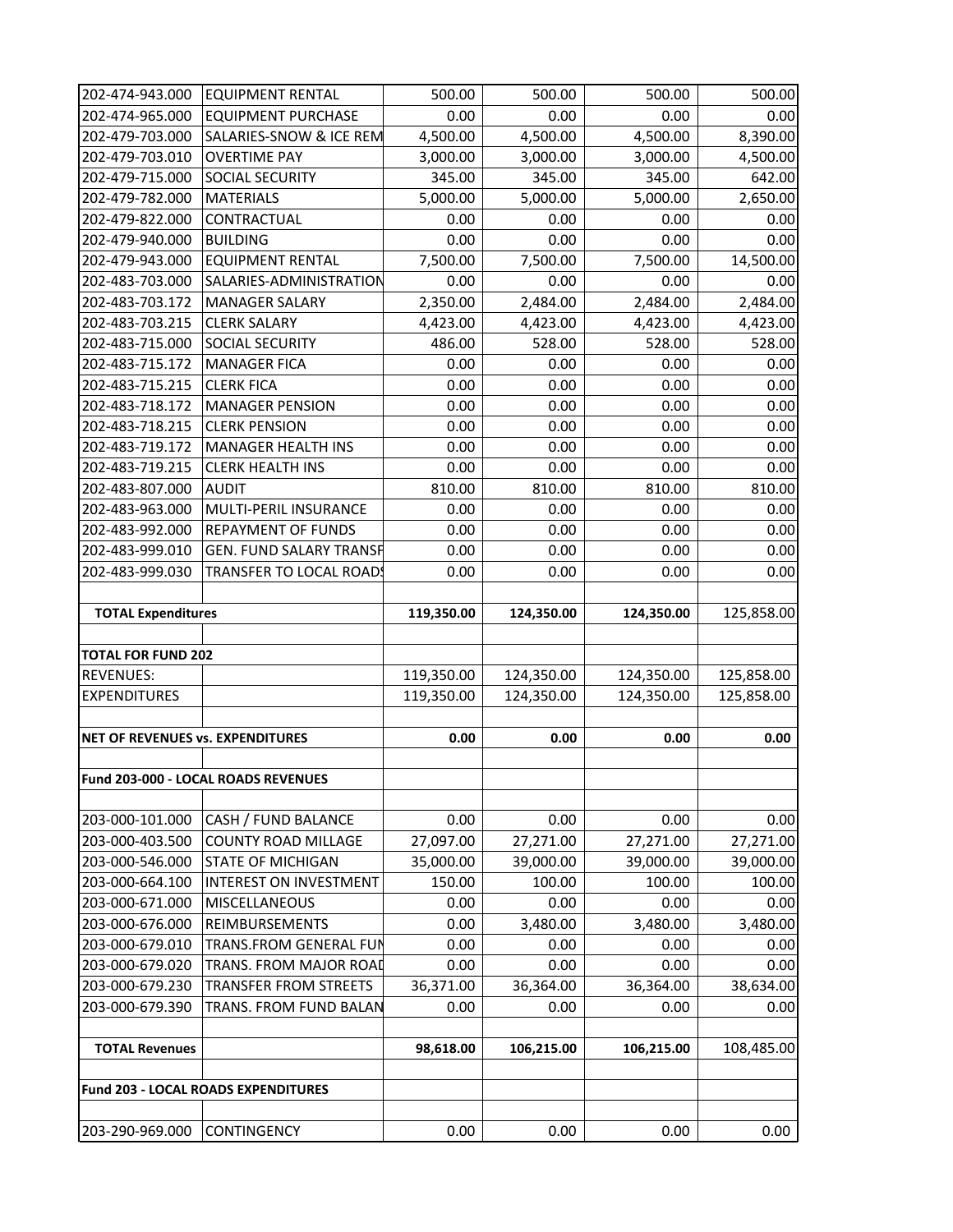| 203-451-822.000           | CONTRACT-NEW CONSTRU¢          | 0.00      | 0.00       | 0.00       | 0.00       |
|---------------------------|--------------------------------|-----------|------------|------------|------------|
| 203-451-943.000           | <b>EQUIPMENT RENTAL</b>        | 0.00      | 0.00       | 0.00       | 0.00       |
| 203-463-703.000           | SALARIES-MAINTENANCE           | 22,653.00 | 22,653.00  | 22,653.00  | 22,653.00  |
| 203-463-703.010           | <b>OVERTIME PAY</b>            | 0.00      | 0.00       | 0.00       | 0.00       |
| 203-463-715.000           | <b>SOCIAL SECURITY</b>         | 1,733.00  | 1,733.00   | 1,733.00   | 1,733.00   |
| 203-463-717.000           | <b>WORKMAN'S COMP.</b>         | 1,251.00  | 843.00     | 843.00     | 843.00     |
| 203-463-782.000           | <b>MATERIALS</b>               | 750.00    | 750.00     | 750.00     | 750.00     |
| 203-463-812.000           | <b>ENGINEERING</b>             | 0.00      | 975.00     | 975.00     | 975.00     |
| 203-463-822.000           | CONTRACTUAL                    | 1,000.00  | 1,000.00   | 1,000.00   | 1,000.00   |
| 203-463-864.000           | CONFERENCES/WORKSHOP           | 250.00    | 250.00     | 250.00     | 250.00     |
| 203-463-943.000           | <b>EQUIPMENT RENTAL</b>        | 24,000.00 | 24,000.00  | 24,000.00  | 28,000.00  |
| 203-463-963.000           | <b>LIABILITY</b>               | 799.00    | 755.00     | 755.00     | 755.00     |
| 203-463-981.000           | <b>CAPITAL OUTLAY</b>          | 8,816.00  | 15,464.00  | 15,464.00  | 15,464.00  |
| 203-474-703.000           | SALARIES-TRAFFIC SERVICES      | 4,500.00  | 4,500.00   | 4,500.00   | 500.00     |
| 203-474-703.010           | <b>OVERTIME PAY</b>            | 0.00      | 0.00       | 0.00       | 0.00       |
| 203-474-715.000           | <b>SOCIAL SECURITY</b>         | 345.00    | 345.00     | 345.00     | 40.00      |
| 203-474-717.000           | <b>WORKMAN'S COMP.</b>         | 0.00      | 0.00       | 0.00       | 0.00       |
| 203-474-782.000           | <b>MATERIALS</b>               | 0.00      | 0.00       | 0.00       | 0.00       |
| 203-474-822.000           | CONTRACTUAL                    | 0.00      | 0.00       | 0.00       | 0.00       |
| 203-474-921.000           | <b>ELECTRIC</b>                | 800.00    | 800.00     | 800.00     | 800.00     |
| 203-474-940.000           | LEASE/RENTAL                   | 1,978.00  | 1,978.00   | 1,978.00   | 1,978.00   |
| 203-474-943.000           | TRAFFIC SERVICE EQUIP REN      | 1,500.00  | 1,500.00   | 1,500.00   | 750.00     |
| 203-474-965.000           | <b>EQUIPMENT PURCHASE</b>      | 0.00      | 0.00       | 0.00       | 0.00       |
| 203-479-703.000           | SAL.-SNOW & ICE REMOVAL        | 6,500.00  | 6,500.00   | 6,500.00   | 6,500.00   |
| 203-479-703.010           | <b>OVERTIME PAY</b>            | 1,000.00  | 1,000.00   | 1,000.00   | 2,500.00   |
| 203-479-715.000           | <b>SOCIAL SECURITY</b>         | 343.00    | 343.00     | 343.00     | 360.00     |
| 203-479-782.000           | <b>MATERIALS</b>               | 5,000.00  | 5,000.00   | 5,000.00   | 3,468.00   |
| 203-479-822.000           | MAINT. SNOW & ICE CONT.        | 0.00      | 0.00       | 0.00       | 0.00       |
| 203-479-933.000           | MAILBOX REPLACEMENT            | 250.00    | 500.00     | 500.00     | 1,520.00   |
| 203-479-940.000           | <b>BUILDING</b>                | 0.00      | 0.00       | 0.00       | 0.00       |
| 203-479-943.000           | <b>EQUIPMENT RENTAL</b>        | 7,080.00  | 7,080.00   | 7,080.00   | 9,400.00   |
| 203-483-703.000           | SALARIES-ADMINISTRATION        | 0.00      | 0.00       | 0.00       | 0.00       |
| 203-483-703.172           | <b>MANAGER SALARY</b>          | 2,350.00  | 2,484.00   | 2,484.00   | 2,484.00   |
| 203-483-703.215           | <b>CLERK SALARY</b>            | 4,424.00  | 4,424.00   | 4,424.00   | 4,424.00   |
| 203-483-715.000           | <b>SOCIAL SECURITY</b>         | 486.00    | 528.00     | 528.00     | 528.00     |
| 203-483-715.172           | <b>MANAGER FICA</b>            | 0.00      | 0.00       | 0.00       | 0.00       |
| 203-483-715.215           | <b>CLERK FICA</b>              | 0.00      | 0.00       | 0.00       | 0.00       |
| 203-483-718.172           | <b>MANAGER PENSION</b>         | 0.00      | 0.00       | 0.00       | 0.00       |
| 203-483-718.215           | <b>CLERK PENSION</b>           | 0.00      | 0.00       | 0.00       | 0.00       |
| 203-483-719.172           | <b>MANAGER HEALTH INS</b>      | 0.00      | 0.00       | 0.00       | 0.00       |
| 203-483-719.215           | <b>CLERK HEALTH INS</b>        | 0.00      | 0.00       | 0.00       | 0.00       |
| 203-483-807.000           | <b>AUDIT</b>                   | 810.00    | 810.00     | 810.00     | 810.00     |
| 203-483-959.000           | <b>SUPPLIES</b>                | 0.00      | 0.00       | 0.00       | 0.00       |
| 203-483-963.000           | <b>MULTI-PERIL INSURANCE</b>   | 0.00      | 0.00       | 0.00       | 0.00       |
| 203-483-999.010           | <b>GEN. FUND SALARY TRANSH</b> | 0.00      | 0.00       | 0.00       | 0.00       |
| 203-483-999.020           | <b>TRANSFER TO MAJOR</b>       | 0.00      | 0.00       | 0.00       | 0.00       |
|                           |                                |           |            |            |            |
| <b>TOTAL Expenditures</b> |                                | 98,618.00 | 106,215.00 | 106,215.00 | 108,485.00 |
| <b>TOTAL FOR FUND 203</b> |                                |           |            |            |            |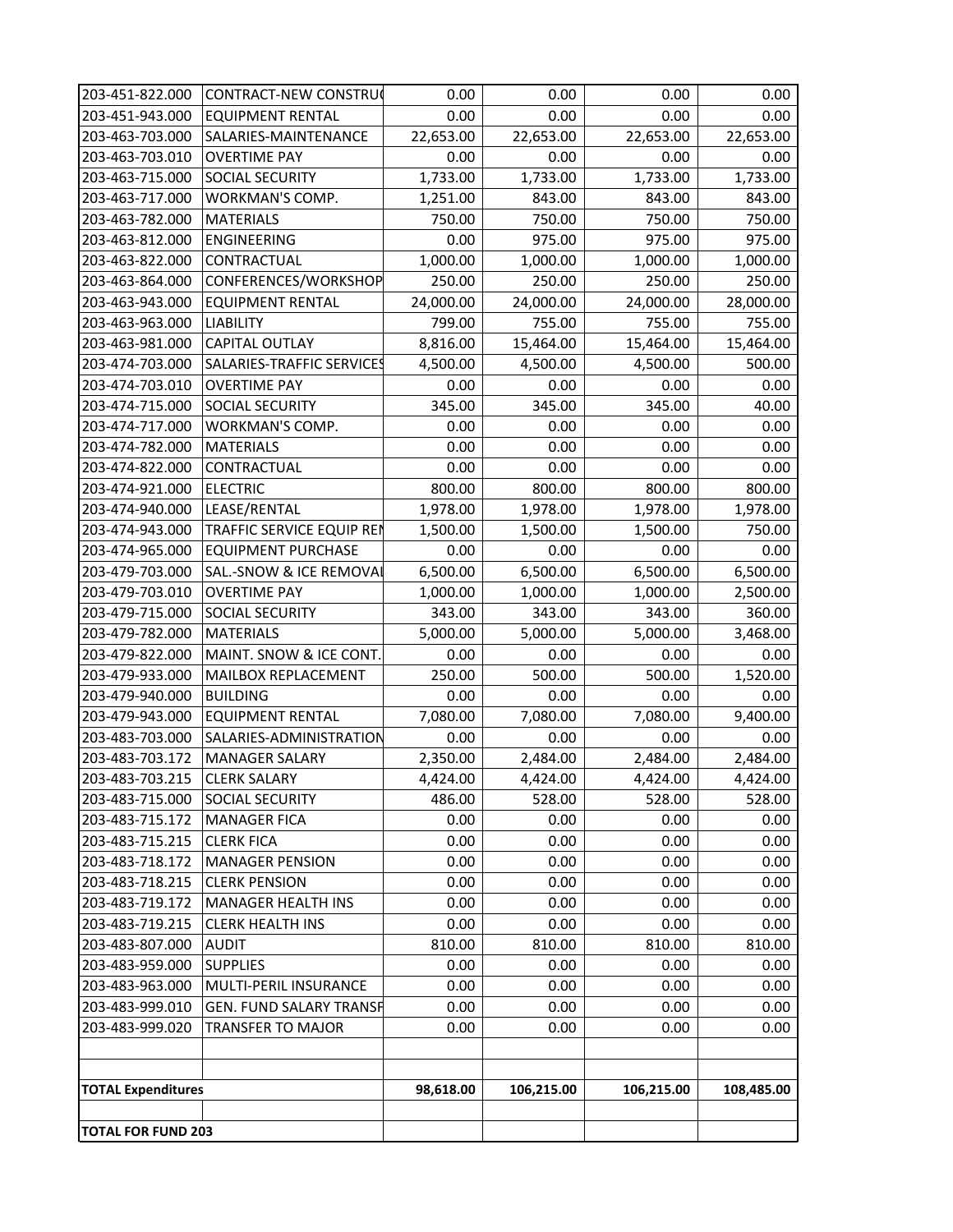| <b>REVENUES:</b>                        |                                                          | 98,618.00  | 106,215.00 | 106,215.00 | 108,485.00 |
|-----------------------------------------|----------------------------------------------------------|------------|------------|------------|------------|
| <b>EXPENDITURES</b>                     |                                                          | 98,618.00  | 106,215.00 | 106,215.00 | 108,485.00 |
|                                         |                                                          |            |            |            |            |
| <b>NET OF REVENUES vs. EXPENDITURES</b> |                                                          | 0.00       | 0.00       | 0.00       | 0.00       |
|                                         |                                                          |            |            |            |            |
|                                         | Fund 213-000 - Salvage Vehicle Inspections               |            |            |            |            |
|                                         |                                                          |            |            |            |            |
| 213-000-610.000                         | <b>VEHICLE INSPECTION FEE</b>                            | 0.00       | 5,000.00   | 12,400.00  | 13,800.00  |
| 213-000-664.100                         | <b>INTEREST INCOME</b>                                   | 0.00       | 10.00      | 10.00      | 6.00       |
| 213-000-679.300                         | <b>TRANSFER FROM FUND BAL</b>                            | 0.00       | 1,490.00   | 0.00       | 0.00       |
|                                         |                                                          |            |            |            |            |
| <b>TOTAL Revenues</b>                   |                                                          | 0.00       | 6,500.00   | 12,410.00  | 13,806.00  |
|                                         |                                                          |            |            |            |            |
|                                         | <b>Fund 213 -Salvage Vehicle Inspection Expenditures</b> |            |            |            |            |
|                                         |                                                          |            |            |            |            |
|                                         |                                                          |            |            |            |            |
| 213-301-703.011                         | <b>VEHICLE INSPECTION</b>                                | 0.00       | 4,000.00   | 7,133.00   | 8,010.00   |
| 213-301-715.000                         | <b>FICA/MEDICARE</b>                                     | 0.00       | 250.00     | 545.58     | 615.00     |
| 213-301-776.000                         | <b>OPERATING SUPPLIES</b>                                | 0.00       | 1,500.00   | 3,685.53   | 3,327.00   |
| 213-301-865.500                         | VEH INSP MILEAGE/EXPENS                                  | 0.00       | 750.00     | 1,045.89   | 1,854.00   |
| 213-301-959.000                         | <b>MISCELLANEOUS</b>                                     | 0.00       | 0.00       | 0.00       | 0.00       |
|                                         |                                                          |            |            |            |            |
| <b>Total Expenditures</b>               |                                                          | 0.00       | 6,500.00   | 12,410.00  | 13,806.00  |
|                                         |                                                          |            |            |            |            |
| <b>TOTAL FOR FUND 213</b>               |                                                          |            |            |            |            |
| <b>REVENUES:</b>                        |                                                          | 0.00       | 6,500.00   | 12,410.00  | 13,806.00  |
| <b>EXPENDITURES</b>                     |                                                          | 0.00       | 6,500.00   | 12,410.00  | 13,806.00  |
|                                         |                                                          |            |            |            |            |
| NET OF REVENUES vs. EXPENDITURES        |                                                          | 0.00       | 0.00       | 0.00       | 0.00       |
|                                         |                                                          |            |            |            |            |
| Fund 230 - 000 STREETS REVENUES         |                                                          |            |            |            |            |
|                                         |                                                          |            |            |            |            |
| 230-000-403.000                         | <b>STREETS-PROPERTY TAXES</b>                            | 89,500.00  | 89,000.00  | 89,000.00  | 77,816.00  |
| 230-000-410.000                         | PERSONAL PROPERTY TAX                                    | 14,068.00  | 14,561.00  | 14,561.00  | 14,539.00  |
| 230-000-411.000                         | <b>DELINQUENT TAX</b>                                    | 0.00       | 0.00       | 0.00       | 11,025.00  |
| 230-000-445.000                         | REAL ESTATE TAX INTEREST                                 | 500.00     | 500.00     | 500.00     | 475.00     |
| 230-000-664.100                         | <b>INTEREST INCOME</b>                                   | 50.00      | 50.00      | 50.00      | 25.00      |
| 230-728-692.000                         | <b>GF TRANSFER</b>                                       | 0.00       | 0.00       | 0.00       | 0.00       |
| 230-728-693.000                         | <b>LOCAL ROAD TRANSFER</b>                               | 0.00       | 0.00       | 0.00       | 0.00       |
|                                         |                                                          |            |            |            |            |
|                                         |                                                          |            |            |            |            |
| <b>TOTAL Revenues</b>                   |                                                          | 104,118.00 | 104,111.00 | 104,111.00 | 103,880.00 |
|                                         |                                                          |            |            |            |            |
| <b>Fund 230 - STREETS EXPENDITURES</b>  |                                                          |            |            |            |            |
|                                         |                                                          |            |            |            |            |
| 230-728-959.000                         | <b>MISCELLANEOUS</b>                                     | 0.00       | 0.00       | 40.00      | 40.00      |
| 230-728-967.100                         | DUE TO BROWNFIELD AUTH                                   | 3,397.00   | 3,397.00   | 3,397.00   | 3,397.00   |
| 230-728-999.010                         | <b>GEN. FUND TRANSFER</b>                                | 30,000.00  | 30,000.00  | 30,000.00  | 14,089.00  |
| 230-728-999.020                         | <b>TRANSFER TO MAJOR</b>                                 | 34,350.00  | 34,350.00  | 34,310.00  | 35,810.00  |
| 230-728-999.030                         | TRANSFER TO LOCAL ROAD!                                  | 36,371.00  | 36,364.00  | 36,364.00  | 38,634.00  |
|                                         |                                                          |            |            |            |            |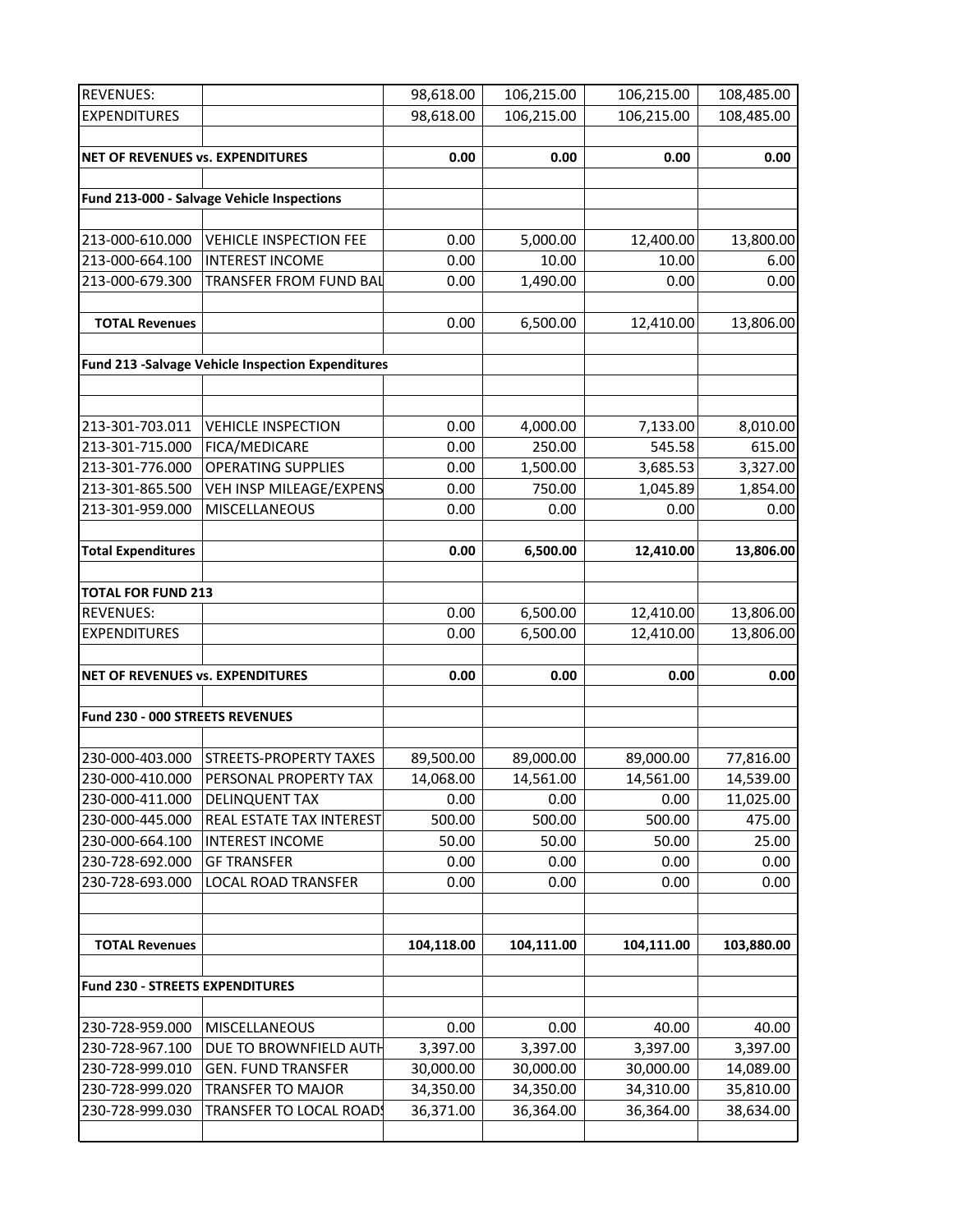| <b>TOTAL Expenditures</b>                |                              | 104,118.00 | 104,111.00 | 104,111.00 | 91,970.00  |
|------------------------------------------|------------------------------|------------|------------|------------|------------|
|                                          |                              |            |            |            |            |
|                                          |                              |            |            |            |            |
| <b>TOTAL FOR FUND 230</b>                |                              |            |            |            |            |
| <b>REVENUES:</b>                         |                              | 104,118.00 | 104,111.00 | 104,111.00 | 103,880.00 |
| <b>EXPENDITURES</b>                      |                              | 104,118.00 | 104,111.00 | 104,111.00 | 91,970.00  |
|                                          |                              |            |            |            |            |
| <b>INET OF REVENUES vs. EXPENDITURES</b> |                              | 0.00       | 0.00       | 0.00       | 11,910.00  |
|                                          |                              |            |            |            |            |
| <b>Fund 244 - BUSINESS LOANS</b>         |                              |            |            |            |            |
|                                          |                              |            |            |            |            |
| 244-000-609.000                          | <b>APPLICATION FEES</b>      | 100.00     | 100.00     | 100.00     | 0.00       |
| 244-000-664.100                          | <b>INTEREST INCOME</b>       | 150.00     | 150.00     | 150.00     | 44.00      |
| 244-000-665.000                          | <b>INTEREST INCOME-LOANS</b> | 0.00       | 0.00       | 350.00     | 412.00     |
| 244-000-671.000                          | <b>MISCELLEANOUS</b>         | 100.00     | 100.00     | 0.00       | 0.00       |
| 244-000-685.000                          | PRINCIPAL REIMB-LOANS        | 0.00       | 0.00       | 4,100.00   | 4,856.00   |
|                                          |                              |            |            |            |            |
| <b>TOTAL Revenues</b>                    |                              | 350.00     | 350.00     | 4,700.00   | 5,312.00   |
|                                          |                              |            |            |            |            |
| 244-290-969.000                          | <b>CONTINGENCY</b>           | 50.00      | 50.00      | 4,400.00   | 5,148.00   |
| 244-728-785.000                          | <b>LEGAL FEES</b>            | 150.00     | 150.00     | 150.00     | 14.00      |
| 244-728-807.000                          | <b>AUDIT</b>                 | 150.00     | 150.00     | 150.00     | 150.00     |
| 244-728-890.000                          | <b>LOAN DRAW</b>             | 0.00       | 0.00       | 0.00       | 0.00       |
|                                          |                              |            |            |            |            |
| <b>TOTAL Expenditures</b>                |                              | 350.00     | 350.00     | 4,700.00   | 5,312.00   |
|                                          |                              |            |            |            |            |
| <b>TOTAL FOR FUND 244</b>                |                              |            |            |            |            |
| <b>REVENUES:</b>                         |                              | 350.00     | 350.00     | 4,700.00   | 5,312.00   |
| <b>EXPENDITURES</b>                      |                              | 350.00     | 350.00     | 4,700.00   | 5,312.00   |
|                                          |                              |            |            |            |            |
| NET OF REVENUES vs. EXPENDITURES         |                              | 0.00       | 0.00       | 0.00       | 0.00       |
|                                          |                              |            |            |            |            |
|                                          |                              |            |            |            |            |
| <b>Fund 245 - HOME REHAB LOANS</b>       |                              |            |            |            |            |
|                                          |                              |            |            |            |            |
| 245-000-609.000                          | <b>APPLICATION FEES</b>      | 100.00     | 100.00     | 100.00     | 0.00       |
| 245-000-664.100                          | <b>INTEREST INCOME-BANK</b>  | 175.00     | 175.00     | 175.00     | 40.00      |
| 245-000-665.000                          | <b>INTEREST INCOME-LOANS</b> | 0.00       | 0.00       | 260.00     | 287.00     |
| 245-000-671.000                          | <b>MISCELLEANOUS</b>         | 50.00      | 50.00      | 50.00      | 0.00       |
| 245-000-685.000                          | PRINCIPAL REIMB-LOAN         | 0.00       | 0.00       | 1,525.00   | 1,692.00   |
|                                          |                              |            |            |            |            |
| <b>TOTAL Revenues</b>                    |                              | 325.00     | 325.00     | 2,110.00   | 2,019.00   |
|                                          |                              |            |            |            |            |
| 245-290-969.000                          | <b>CONTINGENCY</b>           | 0.00       | 0.00       | 1,785.00   | 1,869.00   |
| 245-728-785.000                          | <b>LEGAL FEES</b>            | 50.00      | 50.00      | 50.00      | 0.00       |
| 245-728-807.000                          | <b>AUDIT</b>                 | 150.00     | 150.00     | 150.00     | 150.00     |
| 245-728-890.000                          | <b>LOAN DRAW</b>             | 0.00       | 0.00       | 0.00       | 0.00       |
| 245-728-959.000                          | MISC. EXPENSE                | 125.00     | 125.00     | 125.00     | 0.00       |
|                                          |                              |            |            |            |            |
| <b>TOTAL Expenditures</b>                |                              | 325.00     | 325.00     | 2,110.00   | 2,019.00   |
|                                          |                              |            |            |            |            |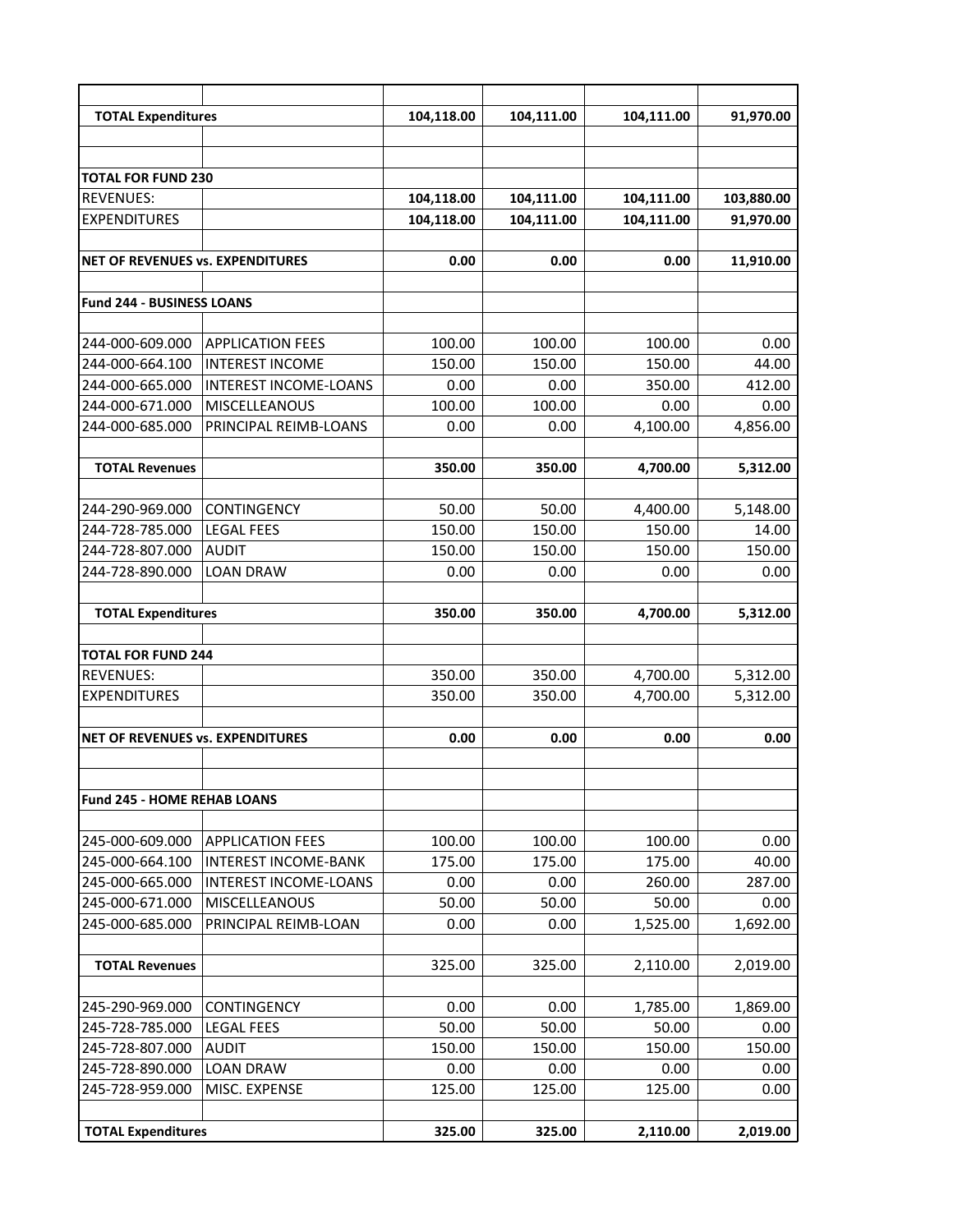| <b>TOTAL FOR FUND 245</b>              |                                           |            |            |            |            |
|----------------------------------------|-------------------------------------------|------------|------------|------------|------------|
| <b>REVENUES:</b>                       |                                           | 325.00     | 325.00     | 2,110.00   | 2,019.00   |
| <b>EXPENDITURES</b>                    |                                           | 325.00     | 325.00     | 2,110.00   | 2,019.00   |
| NET OF REVENUES vs. EXPENDITURES       |                                           | 0.00       | 0.00       | 0.00       | 0.00       |
|                                        |                                           |            |            |            |            |
|                                        |                                           |            |            |            |            |
| Fund 248 - 000 DDA REVENUES            |                                           |            |            |            |            |
| 248-000-404.000                        | <b>PROPERTY TAXES</b>                     | 11,000.00  | 12,496.00  | 12,496.00  | 12,070.00  |
| 248-000-410.000                        | PERSONAL PROPERTY TAX                     | 3,900.00   | 4,296.00   | 4,296.00   | 4,282.00   |
| 248-000-411.000                        | <b>DELINQUENT TAX</b>                     | 0.00       | 0.00       | 32.23      | 32.00      |
| 248-000-445.000                        | REAL ESTATE TAX INTEREST                  | 100.00     | 100.00     | 100.00     | 22.00      |
| 248-000-664.100                        | <b>INTEREST INCOME</b>                    |            |            |            | 11.00      |
|                                        |                                           | 50.00      | 50.00      | 50.00      |            |
| 248-000-671.000                        | <b>OTHER REVENUE</b>                      | 0.00       | 0.00       | 0.00       | 0.00       |
| 248-000-679.390                        | TRANSFER FROM FUND BAL                    | 12,950.00  | 2,558.00   | 1,588.85   | 0.00       |
| <b>TOTAL Revenues</b>                  |                                           | 28,000.00  | 19,500.00  | 18,563.08  | 16,417.00  |
| <b>Fund 248 - 000 DDA EXPENDITURES</b> |                                           |            |            |            |            |
|                                        |                                           |            |            |            |            |
| 248-290-969.000                        | <b>CONTINGENCY</b>                        | 0.00       | 0.00       | 0.00       | 0.00       |
| 248-728-756.000                        | <b>DDA-SUPPLIES</b>                       | 0.00       | 0.00       | 0.00       | 0.00       |
| 248-728-801.000                        | <b>CONSULTING FEES</b>                    | 0.00       | 0.00       | 0.00       | 0.00       |
| 248-728-959.000                        | <b>MISCELLANEOUS</b>                      | 1,000.00   | 1,000.00   | 1,000.00   | 944.00     |
| 248-728-981.000                        | <b>CAPITAL OUTLAY</b>                     | 0.00       | 0.00       | 0.00       | 0.00       |
| 248-728-985.000                        | <b>COMM. SERVICE PROJECTS</b>             | 24,500.00  | 16,000.00  | 16,000.00  | 13,909.00  |
| 248-728-995.000                        | DEBT SERVICE, INTEREST                    | 0.00       | 0.00       | 0.00       | 0.00       |
| 248-728-999.010                        | <b>GEN. FUND SALARY TRANSH</b>            | 2,500.00   | 2,500.00   |            | 1,564.00   |
|                                        |                                           |            |            | 1,563.08   |            |
| <b>TOTAL Expenditures</b>              |                                           | 28,000.00  | 19,500.00  | 18,563.08  | 16,417.00  |
|                                        |                                           |            |            |            |            |
| <b>TOTAL FOR FUND 248</b>              |                                           |            |            |            |            |
| <b>REVENUES:</b>                       |                                           | 28,000.00  | 19,500.00  | 18,563.08  | 16,417.00  |
| <b>EXPENDITURES</b>                    |                                           | 28,000.00  | 19,500.00  | 18,563.08  | 16,417.00  |
| NET OF REVENUES vs. EXPENDITURES       |                                           | 0.00       | 0.00       | 0.00       | 0.00       |
|                                        | <b>Fund 590-000 - SEWER FUND REVENUES</b> |            |            |            |            |
|                                        |                                           |            |            |            |            |
| 590-000-413.000                        | <b>DELINQUENT SPECIAL ASSES</b>           | 0.00       | 0.00       | 0.00       | 0.00       |
| 590-000-501.000                        | <b>GRANT PAYMENTS/FEDERA</b>              | 0.00       | 0.00       | 0.00       | 0.00       |
| 590-000-539.000                        | <b>GRANT PAYMENTS/STATE</b>               | 0.00       | 0.00       | 0.00       | 0.00       |
| 590-000-608.000                        | <b>NSF CHECK FEE</b>                      | 0.00       | 0.00       | 0.00       | 0.00       |
| 590-000-626.000                        | TAP IN FEES                               | 500.00     | 500.00     | 500.00     | 0.00       |
| 590-000-627.000                        | PERMIT FEES                               | 0.00       | 0.00       | 0.00       | 0.00       |
| 590-000-628.000                        | <b>SEWER SERVICE CHARGES</b>              | 160,000.00 | 160,000.00 | 160,000.00 | 157,550.00 |
| 590-000-629.000                        | <b>PENALTIES</b>                          | 2,000.00   | 2,000.00   | 2,000.00   | 2,155.00   |
| 590-000-664.000                        | <b>INTEREST ON CD'S</b>                   | 1,000.00   | 1,000.00   | 1,000.00   | 419.00     |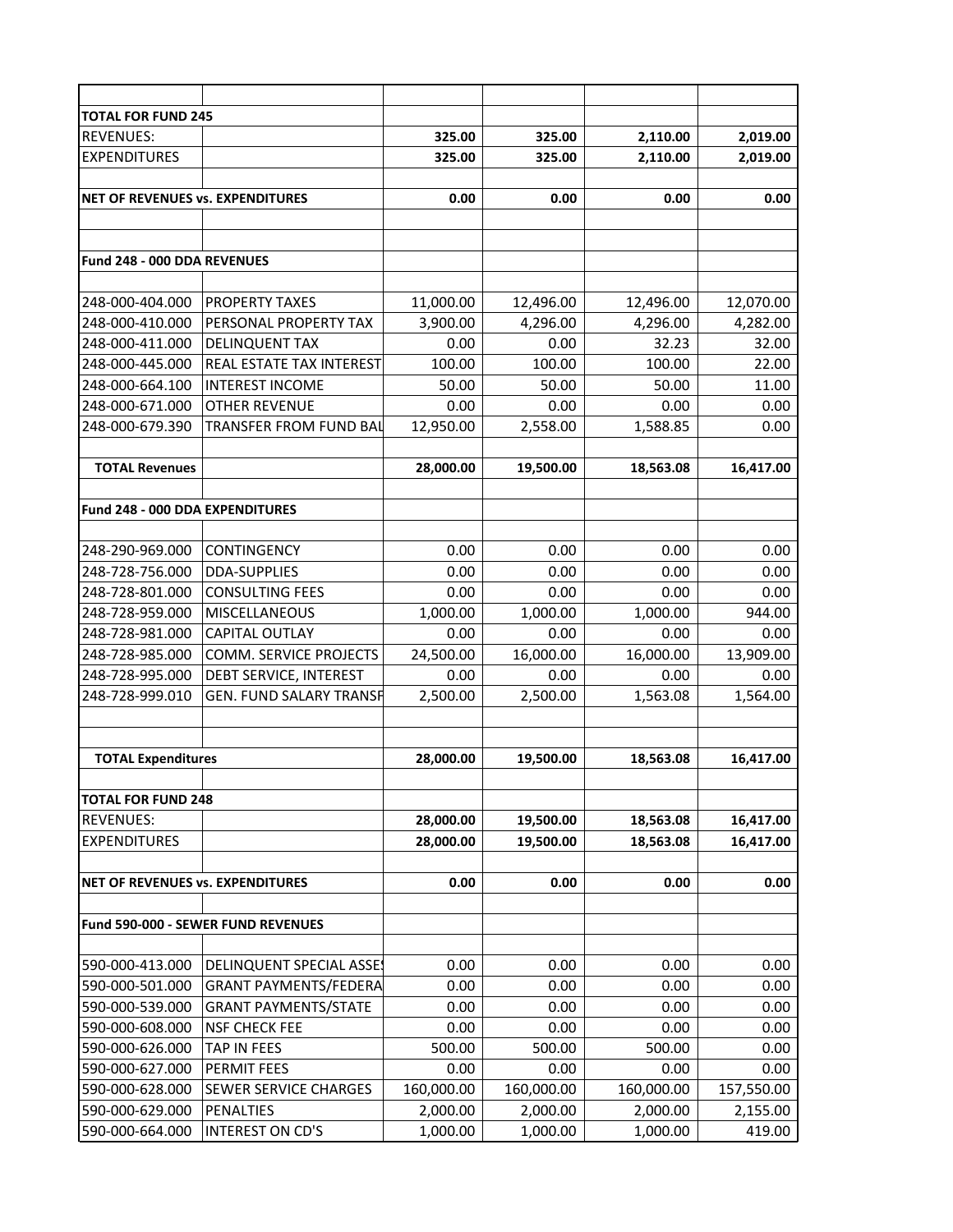| 590-000-664.100       | <b>INTEREST ON CHECKING</b>               | 50.00      | 50.00      | 50.00      | 18.00      |
|-----------------------|-------------------------------------------|------------|------------|------------|------------|
| 590-000-664.120       | INTEREST - CHECKING-REC.                  | 250.00     | 250.00     | 250.00     | 166.00     |
| 590-000-671.000       | <b>OTHER REVENUE</b>                      | 0.00       | 1,562.00   | 1,562.00   | 1,512.00   |
| 590-000-672.000       | SPECIAL ASSESSMENTS                       | 0.00       | 0.00       | 0.00       | 0.00       |
| 590-000-670.390       | <b>TRANSFER FROM FUND BAL</b>             | 49,097.00  | 49,870.00  | 49,870.00  | 45,926.00  |
| 590-000-699.000       | <b>TRANSFERS IN</b>                       | 0.00       | 0.00       | 0.00       | 0.00       |
|                       |                                           |            |            |            |            |
|                       |                                           |            |            |            |            |
| <b>TOTAL Revenues</b> |                                           | 212,897.00 | 215,232.00 | 215,232.00 | 207,746.00 |
|                       |                                           |            |            |            |            |
|                       | <b>Fund 590 - SEWER FUND EXPENDITURES</b> |            |            |            |            |
|                       |                                           |            |            |            |            |
| 590-290-969.000       | <b>CONTINGENCY</b>                        | 0.00       | 0.00       | 0.00       | 0.00       |
| 590-483-703.172       | <b>MANAGER SALARY</b>                     | 7,050.00   | 7,452.00   | 7,452.00   | 6,100.00   |
| 590-483-703.215       | <b>CLERK SALARY</b>                       | 8,847.00   | 8,847.00   | 8,847.00   | 8,847.00   |
| 590-483-715.000       | FICA/MEDICARE                             | 1,126.00   | 1,247.00   | 1,247.00   | 1,247.00   |
| 590-483-715.172       | <b>MANAGER FICA</b>                       | 0.00       | 0.00       | 0.00       | 0.00       |
| 590-483-715.215       | <b>CLERK FICA</b>                         | 0.00       | 0.00       | 0.00       | 0.00       |
| 590-483-718.172       | <b>MANAGER PENSION</b>                    | 0.00       | 0.00       | 0.00       | 0.00       |
| 590-483-718.215       | <b>CLERK PENSION</b>                      | 0.00       | 0.00       | 0.00       | 0.00       |
| 590-483-719.172       | <b>MANAGER HEALTH INS</b>                 | 0.00       | 0.00       | 0.00       | 0.00       |
| 590-483-719.215       | <b>CLERK HEALTH INS</b>                   | 0.00       | 0.00       | 0.00       | 0.00       |
| 590-483-807.000       | <b>AUDIT</b>                              | 405.00     | 405.00     | 405.00     | 405.00     |
| 590-483-999.010       | <b>GEN. FUND SALARY TRANSF</b>            | 0.00       | 0.00       | 0.00       | 0.00       |
| 590-548-703.010       | <b>OVERTIME PAY</b>                       | 0.00       | 0.00       | 0.00       | 0.00       |
| 590-548-756.000       | <b>OPERATING SUPPLIES</b>                 | 1,250.00   | 1,250.00   | 1,250.00   | 1,250.00   |
| 590-548-768.000       | <b>EMPLOYEE UNIFORMS</b>                  | 500.00     | 500.00     | 500.00     | 500.00     |
| 590-548-812.000       | <b>ENGINEERING</b>                        | 0.00       | 0.00       | 0.00       | 0.00       |
| 590-548-820.000       | <b>MISS DIG</b>                           | 100.00     | 100.00     | 100.00     | 103.00     |
| 590-548-821.000       | <b>LAB TESTING</b>                        | 2,000.00   | 2,000.00   | 2,000.00   | 2,000.00   |
| 590-548-822.000       | <b>CONTRACTUAL SERVICES</b>               | 0.00       | 0.00       | 0.00       | 0.00       |
| 590-548-853.020       | <b>CELL PHONE</b>                         | 707.00     | 500.00     | 500.00     | 500.00     |
| 590-548-864.000       | CONFERENCES/WORKSHOP                      | 500.00     | 500.00     | 500.00     | 500.00     |
| 590-548-934.000       | <b>MAINTENANCE</b>                        | 7,500.00   | 7,500.00   | 7,500.00   | 7,500.00   |
| 590-548-943.000       | <b>EQUIPMENT RENTAL</b>                   | 500.00     | 500.00     | 500.00     | 500.00     |
| 590-548-958.000       | DUES/MEMBERSHIPS                          | 200.00     | 200.00     | 200.00     | 586.00     |
| 590-548-963.000       | <b>LIABILITY INSURANCE</b>                | 2,662.00   | 2,514.00   | 2,514.00   | 2,514.00   |
| 590-548-965.000       | <b>EQUIPMENT PURCHASE</b>                 | 0.00       | 0.00       | 0.00       | 0.00       |
| 590-548-967.000       | <b>NEW PROJECTS</b>                       | 0.00       | 0.00       | 0.00       | 0.00       |
| 590-548-981.000       | <b>CAPITAL OUTLAY</b>                     | 80,000.00  | 0.00       | 0.00       | 0.00       |
| 590-548-985.000       | <b>CAPITAL PROJECTS</b>                   | 0.00       | 80,000.00  | 80,000.00  | 80,000.00  |
| 590-549-703.000       | SALARIES-MAINTENANCE                      | 25,000.00  | 25,000.00  | 25,000.00  | 16,000.00  |
| 590-549-703.010       | <b>OVERTIME PAY</b>                       | 1,500.00   | 1,500.00   | 1,500.00   | 3,200.00   |
| 590-549-703.020       | <b>HOLIDAY PAY</b>                        | 2,518.00   | 2,518.00   | 2,518.00   | 2,518.00   |
| 590-549-703.030       | <b>VACATION PAY</b>                       | 4,878.00   | 4,878.00   | 4,878.00   | 4,878.00   |
| 590-549-703.040       | SICK/PERSONAL PAY                         | 3,358.00   | 3,358.00   | 3,358.00   | 3,358.00   |
| 590-549-715.000       | <b>FICA</b>                               | 2,076.00   | 2,076.00   | 2,076.00   | 2,300.00   |
| 590-549-716.000       | <b>UNEMPLOYMENT</b>                       | 400.00     | 400.00     | 400.00     | 400.00     |
| 590-549-717.000       | <b>WORKMAN'S COMP</b>                     | 395.00     | 266.00     | 266.00     | 266.00     |
| 590-549-718.000       | <b>PENSION</b>                            | 2,183.00   | 2,183.00   | 2,183.00   | 2,183.00   |
| 590-549-719.000       | <b>HOSPITAL INSURANCE</b>                 | 12,800.00  | 12,800.00  | 12,800.00  | 12,800.00  |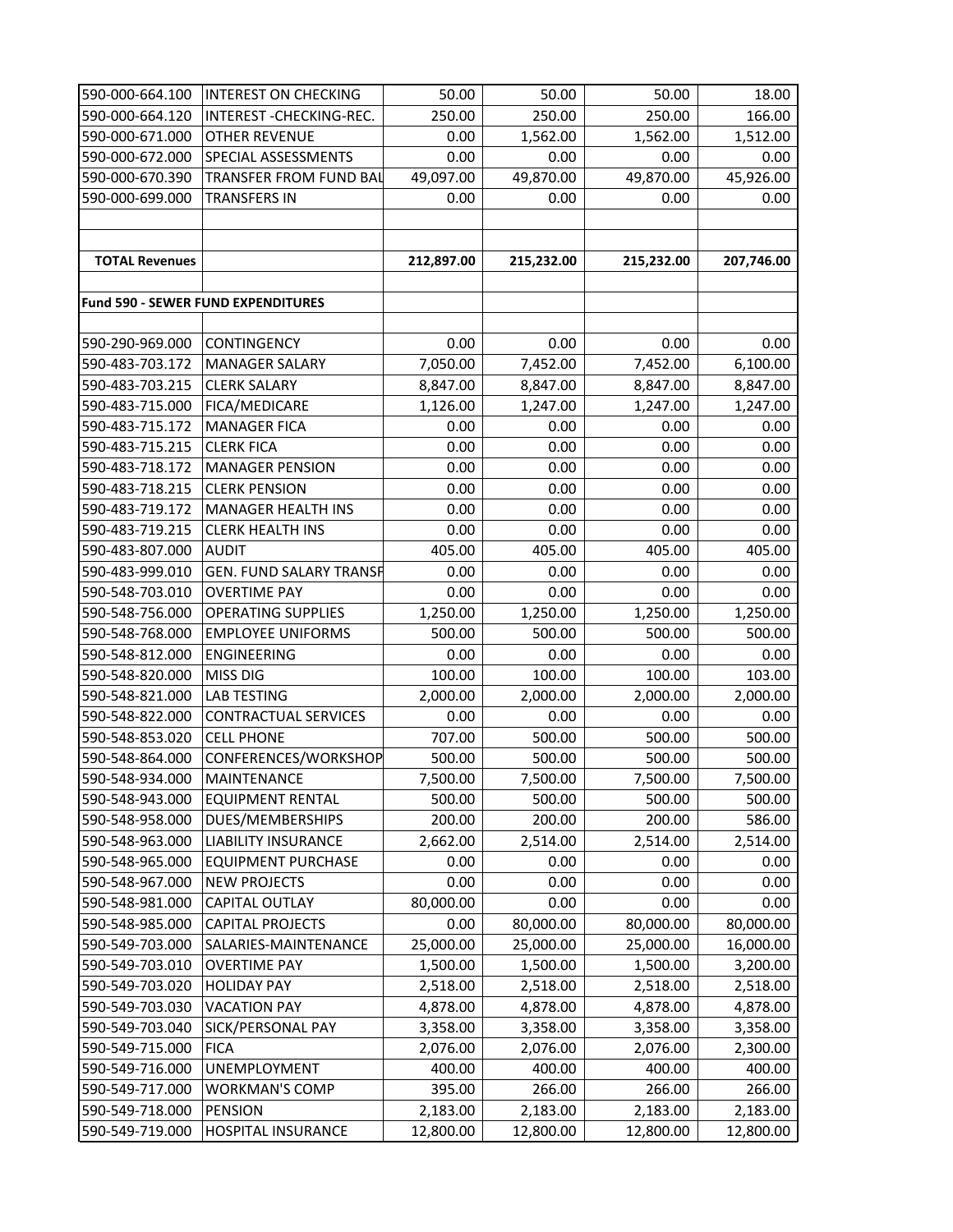| 590-549-720.000 | LIFE INSURANCE                   | 185.00    | 370.00    | 370.00    | 370.00    |
|-----------------|----------------------------------|-----------|-----------|-----------|-----------|
| 590-549-756.000 | <b>OPERATING SUPPLIES</b>        | 100.00    | 100.00    | 100.00    | 100.00    |
| 590-549-807.000 | <b>AUDIT</b>                     | 405.00    | 405.00    | 405.00    | 405.00    |
| 590-549-812.000 | <b>ENGINEERING</b>               | 0.00      | 0.00      | 0.00      | 0.00      |
| 590-549-822.000 | <b>CONTRACTUAL SERVICES</b>      | 700.00    | 700.00    | 700.00    | 700.00    |
| 590-549-853.000 | <b>TELEPHONE</b>                 | 0.00      | 0.00      | 0.00      | 0.00      |
| 590-549-853.020 | <b>CELL PHONE</b>                | 0.00      | 0.00      | 0.00      | 0.00      |
| 590-549-921.000 | <b>ELECTRIC</b>                  | 2,750.00  | 2,750.00  | 2,750.00  | 3,150.00  |
| 590-549-923.000 | <b>HEAT</b>                      | 0.00      | 0.00      | 0.00      | 0.00      |
| 590-549-931.000 | <b>MAINTENANCE SERVICE</b>       | 3,529.00  | 2,500.00  | 2,500.00  | 2,650.00  |
| 590-549-931.010 | <b>COUNTY DRAIN MAINT.</b>       | 1,634.00  | 1,634.00  | 1,634.00  | 1,634.00  |
| 590-549-934.000 | MAINTENANCE EQUIPMENT            | 0.00      | 0.00      | 0.00      | 0.00      |
| 590-549-943.000 | <b>EQUIPMENT RENTAL</b>          | 7,500.00  | 7,500.00  | 7,500.00  | 7,500.00  |
| 590-549-957.000 | GAS/OIL NON HWY USE              | 0.00      | 0.00      | 0.00      | 0.00      |
| 590-549-959.000 | <b>MISCELLANEOUS</b>             | 0.00      | 0.00      | 0.00      | 0.00      |
| 590-549-963.000 | <b>LIABILITY INSURANCE</b>       | 3,195.00  | 3,017.00  | 3,017.00  | 3,017.00  |
| 590-549-968.000 | <b>DEPRECIATION</b>              | 0.00      | 0.00      | 0.00      | 0.00      |
| 590-549-981.000 | <b>CAPITAL OUTLAY</b>            | 0.00      | 0.00      | 0.00      | 0.00      |
| 590-549-995.000 | <b>INTEREST ON BONDS</b>         | 0.00      | 0.00      | 0.00      | 0.00      |
| 590-550-703.000 | <b>SALARIES</b>                  | 11,231.00 | 11,231.00 | 11,231.00 | 11,231.00 |
| 590-550-703.010 | <b>OVERTIME PAY</b>              | 0.00      | 0.00      | 0.00      | 0.00      |
| 590-550-703.020 | <b>HOLIDAY PAY</b>               | 391.00    | 391.00    | 391.00    | 391.00    |
| 590-550-703.030 | <b>VACATION PAY</b>              | 567.00    | 648.00    | 648.00    | 648.00    |
| 590-550-703.040 | SICK/PERSONAL PAY                | 596.00    | 596.00    | 596.00    | 596.00    |
| 590-550-703.060 | <b>BONUS</b>                     | 0.00      | 0.00      | 0.00      | 0.00      |
| 590-550-715.000 | <b>FICA/MEDICARE</b>             | 885.00    | 885.00    | 885.00    | 885.00    |
| 590-550-716.000 | UNEMPLOYMENT COMP.               | 10.00     | 10.00     | 10.00     | 10.00     |
| 590-550-717.000 | <b>WORKMAN'S COMP.</b>           | 72.00     | 49.00     | 49.00     | 49.00     |
| 590-550-718.000 | <b>PENSION</b>                   | 350.00    | 350.00    | 350.00    | 350.00    |
| 590-550-719.000 | <b>HEALTH INSURANCE</b>          | 4,125.00  | 4,125.00  | 4,125.00  | 4,125.00  |
| 590-550-720.000 | <b>LIFE INSURANCE</b>            | 93.00     | 93.00     | 93.00     | 93.00     |
| 590-550-728.000 | <b>OFFICE SUPPLIES</b>           | 650.00    | 650.00    | 650.00    | 650.00    |
| 590-550-730.000 | <b>POSTAGE</b>                   | 1,403.00  | 1,403.00  | 1,403.00  | 1,406.00  |
| 590-550-807.000 | <b>AUDIT</b>                     | 810.00    | 810.00    | 810.00    | 810.00    |
| 590-550-853.000 | <b>TELEPHONE</b>                 | 614.00    | 500.00    | 500.00    | 500.00    |
| 590-550-853.020 | <b>CELL PHONE</b>                | 0.00      | 0.00      | 0.00      | 0.00      |
| 590-550-853.040 | <b>INTERNET SERVICE</b>          | 0.00      | 0.00      | 0.00      | 0.00      |
| 590-550-864.000 | CONFERENCES/WORKSHOP             | 150.00    | 150.00    | 150.00    | 150.00    |
| 590-550-901.000 | PRINTING                         | 100.00    | 100.00    | 100.00    | 100.00    |
| 590-550-930.000 | <b>REPAIRS OFFICE EQUIPMEN</b>   | 100.00    | 100.00    | 100.00    | 100.00    |
| 590-550-931.000 | <b>CONTRACTED SERVICES</b>       | 0.00      | 0.00      | 0.00      | 0.00      |
| 590-550-934.000 | <b>SERVICE CONTRACTS</b>         | 532.00    | 532.00    | 532.00    | 532.00    |
| 590-550-936.000 | <b>TECH SERVICES</b>             | 750.00    | 1,207.00  | 1,207.00  | 1,207.00  |
| 590-550-958.000 | <b>DUES/MEMBERSHIPS</b>          | 0.00      | 0.00      | 0.00      | 0.00      |
| 590-550-959.000 | <b>MISCELLANEOUS</b>             | 250.00    | 250.00    | 250.00    | 250.00    |
| 590-550-960.000 | <b>BONDS</b>                     | 15.00     | 15.00     | 15.00     | 15.00     |
| 590-550-964.000 | <b>NSF CHECK CHARGES</b>         | 0.00      | 0.00      | 0.00      | 0.00      |
| 590-550-965.000 | <b>EQUIPMENT PURCHASE &lt; 1</b> | 750.00    | 750.00    | 750.00    | 750.00    |
| 590-550-981.000 | <b>CAPITAL OUTLAY</b>            | 0.00      | 2,917.00  | 2,917.00  | 2,917.00  |
| 590-550-999.010 | <b>SALARY TRANSFER</b>           | 0.00      | 0.00      | 0.00      | 0.00      |
| 590-550-999.910 | <b>TRANSFER TO WATER FUND</b>    | 0.00      | 0.00      | 0.00      | 0.00      |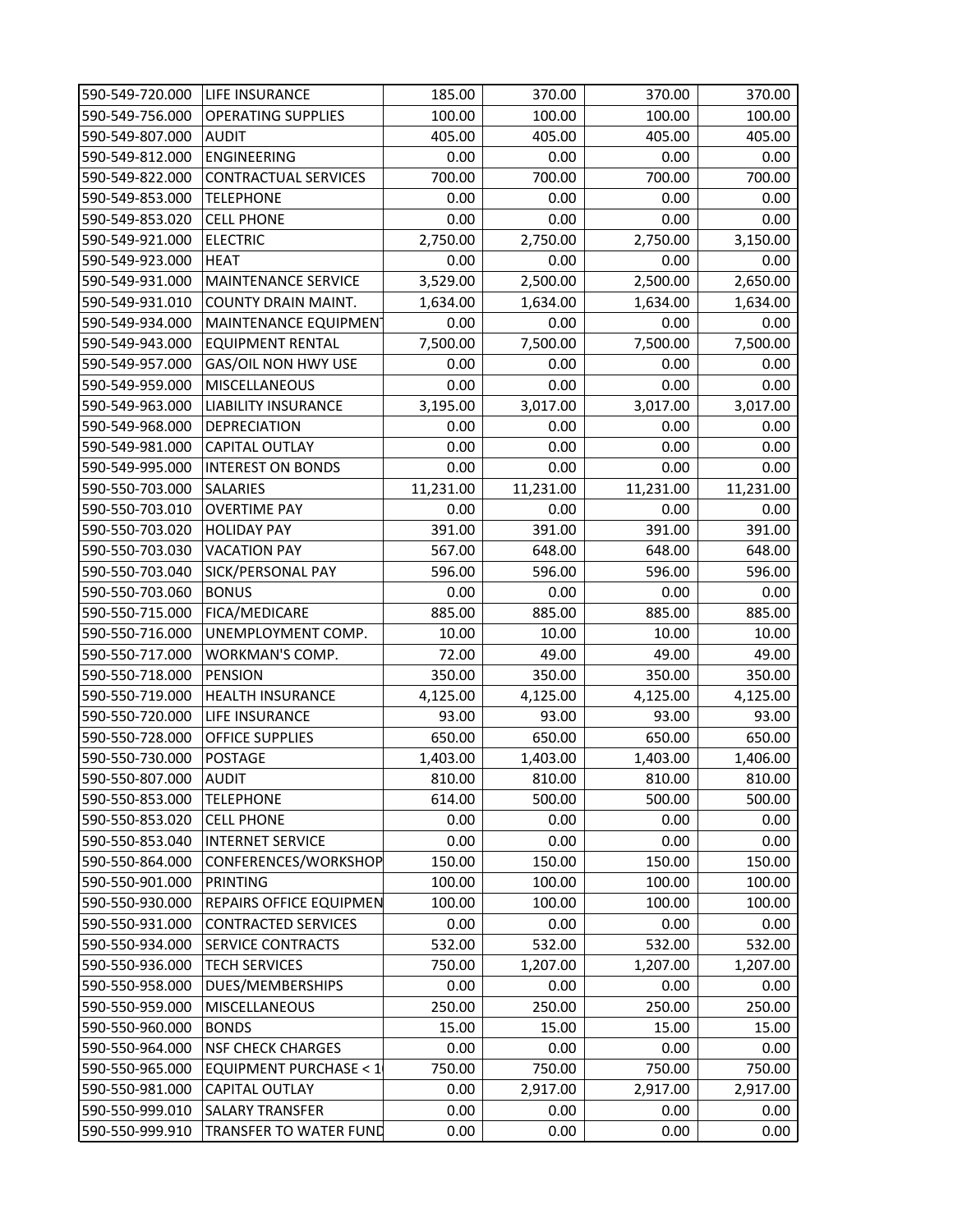| <b>TOTAL Expenditures</b>               |                                     | 212,897.00 | 215,232.00 | 215,232.00 | 207,746.00 |
|-----------------------------------------|-------------------------------------|------------|------------|------------|------------|
|                                         |                                     |            |            |            |            |
| <b>TOTAL FOR FUND 590</b>               |                                     |            |            |            |            |
| <b>REVENUES:</b>                        |                                     | 212,897.00 | 215,232.00 | 215,232.00 | 207,746.00 |
| <b>EXPENDITURES</b>                     |                                     | 212,897.00 | 215,232.00 | 215,232.00 | 207,746.00 |
|                                         |                                     |            |            |            |            |
| <b>NET OF REVENUES vs. EXPENDITURES</b> |                                     | 0.00       | 0.00       | 0.00       | 0.00       |
|                                         |                                     |            |            |            |            |
|                                         | Fund 591 -000 - WATER FUND REVENUES |            |            |            |            |
|                                         |                                     |            |            |            |            |
| 591-000-413.000                         | <b>DELINQUENT SPECIAL ASSES</b>     | 0.00       | 0.00       | 0.00       | 0.00       |
| 591-000-501.000                         | <b>FEDERAL GRANTS</b>               | 0.00       | 0.00       | 0.00       | 0.00       |
| 591-000-539.000                         | <b>STATE GRANTS</b>                 | 0.00       | 0.00       | 568.39     | 0.00       |
| 591-000-608.000                         | <b>NSF CHECK FEE</b>                | 100.00     | 100.00     | 100.00     | 20.00      |
| 591-000-629.000                         | <b>PENALTIES</b>                    | 3,500.00   | 3,500.00   | 3,500.00   | 4,282.00   |
| 591-000-642.000                         | <b>WATER TURN ONS</b>               | 1,000.00   | 1,000.00   | 1,000.00   | 920.00     |
| 591-000-643.000                         | <b>METERED SALES</b>                | 180,000.00 | 185,000.00 | 185,000.00 | 174,289.00 |
| 591-000-645.000                         | <b>WATER TAP FEES</b>               | 1,000.00   | 1,000.00   | 1,000.00   | 600.00     |
| 591-000-664.000                         | INTEREST ON CD'S-RECEIVIN           | 0.00       | 0.00       | 0.00       | 0.00       |
| 591-000-664.100                         | <b>INTEREST-WATER OPERATIN</b>      | 50.00      | 50.00      | 50.00      | 34.00      |
| 591-000-664.120                         | <b>INTEREST ON CHECKING-RE</b>      | 200.00     | 200.00     | 200.00     | 101.00     |
| 591-000-664.130                         | INTER.-WATER BOND RED.              | 0.00       | 0.00       | 0.00       | 0.00       |
| 591-000-664.140                         | <b>INTEREST-WATER RESERVE</b>       | 0.00       | 0.00       | 0.00       | 0.00       |
| 591-000-671.000                         | <b>OTHER PAYMENTS</b>               | 0.00       | 50.00      | 440.47     | 475.00     |
| 591-000-672.000                         | SPECIAL ASSESSMENTS                 | 0.00       | 0.00       | 0.00       | 0.00       |
| 591-000-679.003                         | <b>TRANSFER FROM CD</b>             | 0.00       | 0.00       | 0.00       | 0.00       |
| 591-000-679.010                         | <b>TRANSFER FROM GEN. FUN</b>       | 0.00       | 0.00       | 0.00       | 0.00       |
| 591-000-679.390                         | TRANSFER FROM FUND BAL              | 73,969.00  | 73,437.00  | 68,775.03  | 76,000.00  |
| 591-000-679.900                         | <b>SALARY TRANSFER-SEWER</b>        | 0.00       | 0.00       | 0.00       | 0.00       |
|                                         |                                     |            |            |            |            |
|                                         |                                     |            |            |            |            |
| <b>TOTAL Revenues</b>                   |                                     | 259,819.00 | 264,337.00 | 260,633.89 | 256,721.00 |
|                                         |                                     |            |            |            |            |
|                                         |                                     |            |            |            |            |
| 591-290-969.000                         | <b>CONTINGENCY</b>                  | 0.00       | 0.00       | 0.00       | 0.00       |
| 591-483-703.172                         | <b>MANAGER SALARY</b>               | 7,050.00   | 7,452.00   | 7,452.00   | 5,700.00   |
| 591-483-703.215                         | <b>CLERK SALARY</b>                 | 8,847.00   | 8,847.00   | 8,847.00   | 7,847.00   |
| 591-483-715.000                         | FICA/MEDICARE                       | 1,126.00   | 1,247.00   | 1,247.00   | 1,037.00   |
| 591-483-715.172                         | <b>MANAGER FICA</b>                 | 0.00       | 0.00       | 0.00       | 0.00       |
| 591-483-715.215                         | <b>CLERK FICA</b>                   | 0.00       | 0.00       | 0.00       | 0.00       |
| 591-483-718.172                         | <b>MANAGER PENSION</b>              | 0.00       | 0.00       | 0.00       | 0.00       |
| 591-483-718.215                         | <b>CLERK PENSION</b>                | 0.00       | 0.00       | 0.00       | 0.00       |
| 591-483-719.172                         | <b>MANAGER HEALTH INS</b>           | 0.00       | 0.00       | 0.00       | 0.00       |
| 591-483-719.215                         | <b>CLERK HEALTH INS</b>             | 0.00       | 0.00       | 0.00       | 0.00       |
| 591-483-999.010                         | <b>GEN. FUND SALARY TRANSF</b>      | 0.00       | 0.00       | 0.00       | 0.00       |
| 591-550-703.000                         | SALARIES-CLERICAL                   | 11,232.00  | 11,232.00  | 11,232.00  | 10,261.00  |
| 591-550-703.010                         | <b>OVERTIME PAY</b>                 | 0.00       | 0.00       | 0.00       | 0.00       |
| 591-550-703.020                         | <b>HOLIDAY PAY</b>                  | 389.00     | 389.00     | 389.00     | 389.00     |
| 591-550-703.030                         | <b>VACATION PAY</b>                 | 567.00     | 648.00     | 648.00     | 648.00     |
| 591-550-703.040                         | SICK/PERSONAL                       | 596.00     | 596.00     | 596.00     | 596.00     |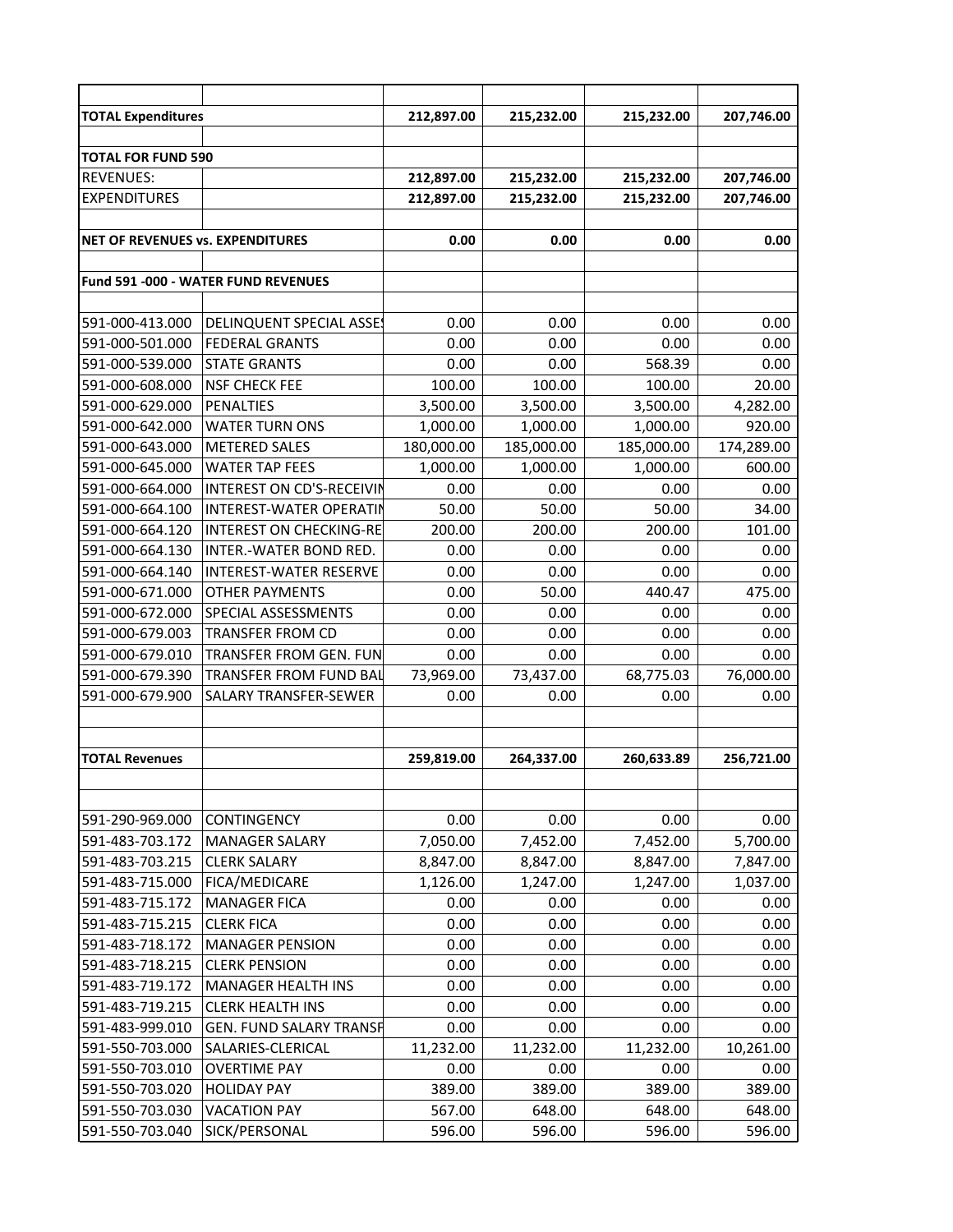| 591-550-703.060 | <b>BONUS</b>                   | 0.00      | 0.00      | 0.00      | 0.00      |
|-----------------|--------------------------------|-----------|-----------|-----------|-----------|
| 591-550-715.000 | FICA/MEDICARE                  | 885.00    | 885.00    | 885.00    | 885.00    |
| 591-550-716.000 | UNEMPLOYMENT COMP.             | 10.00     | 10.00     | 10.00     | 10.00     |
| 591-550-717.000 | <b>WORKMAN'S COMP</b>          | 72.00     | 49.00     | 49.00     | 49.00     |
| 591-550-718.000 | <b>PENSION</b>                 | 350.00    | 350.00    | 350.00    | 350.00    |
| 591-550-719.000 | <b>HEALTH INSURANCE</b>        | 4,125.00  | 4,125.00  | 4,125.00  | 4,125.00  |
| 591-550-720.000 | <b>LIFE INSURANCE</b>          | 93.00     | 93.00     | 93.00     | 93.00     |
| 591-550-728.000 | <b>OFFICE SUPPLIES</b>         | 917.00    | 917.00    | 917.00    | 917.00    |
| 591-550-730.000 | <b>POSTAGE</b>                 | 2,000.00  | 2,000.00  | 2,000.00  | 1,500.00  |
| 591-550-801.000 | <b>CONSULTANT FEES</b>         | 0.00      | 0.00      | 0.00      | 0.00      |
| 591-550-807.000 | <b>AUDIT</b>                   | 810.00    | 810.00    | 810.00    | 810.00    |
| 591-550-853.000 | <b>TELEPHONE</b>               | 614.00    | 500.00    | 500.00    | 500.00    |
| 591-550-853.020 | <b>CELL PHONE</b>              | 0.00      | 0.00      | 0.00      | 0.00      |
| 591-550-853.040 | <b>INTERNET SERVICE</b>        | 0.00      | 0.00      | 0.00      | 0.00      |
| 591-550-864.000 | CONFERENCES/WORKSHOP           | 150.00    | 150.00    | 150.00    | 150.00    |
| 591-550-901.000 | <b>PRINTING</b>                | 219.00    | 219.00    | 219.00    | 251.00    |
| 591-550-921.000 | <b>ELECTRIC</b>                | 0.00      | 0.00      | 0.00      | 0.00      |
| 591-550-923.000 | <b>HEAT</b>                    | 0.00      | 0.00      | 0.00      | 0.00      |
| 591-550-925.000 | <b>WATER &amp; SEWER</b>       | 0.00      | 0.00      | 0.00      | 0.00      |
| 591-550-931.000 | <b>MAINT-SERVICES</b>          | 0.00      | 0.00      | 0.00      | 0.00      |
| 591-550-934.000 | <b>SERVICE CONTRACTS</b>       | 400.00    | 400.00    | 400.00    | 400.00    |
| 591-550-936.000 | <b>TECH SERVICES</b>           | 750.00    | 1,207.00  | 1,207.00  | 1,207.00  |
| 591-550-958.000 | DUES/MEMBERSHIPS               | 0.00      | 0.00      | 0.00      | 0.00      |
| 591-550-959.000 | <b>MISCELLANEOUS</b>           | 525.00    | 525.00    | 525.00    | 525.00    |
| 591-550-960.000 | <b>BONDS</b>                   | 10.00     | 10.00     | 10.00     | 10.00     |
| 591-550-963.000 | <b>LIABILITY INSURANCE</b>     | 0.00      | 0.00      | 0.00      | 0.00      |
| 591-550-964.000 | <b>NSF CHECK CHARGES</b>       | 50.00     | 50.00     | 50.00     | 50.00     |
| 591-550-965.000 | <b>EQUIPMENT PURCHASE</b>      | 750.00    | 750.00    | 750.00    | 750.00    |
| 591-550-981.000 | <b>CAPITAL OUTLAY</b>          | 0.00      | 2,917.00  | 2,917.00  | 2,917.00  |
| 591-550-990.000 | <b>BOND PAYMENT-PRINCIPAL</b>  | 0.00      | 0.00      | 0.00      | 0.00      |
| 591-550-995.000 | <b>BOND PAYMENT-INTEREST</b>   | 0.00      | 0.00      | 0.00      | 0.00      |
| 591-550-999.010 | <b>GEN. FUND SALARY TRANSF</b> | 0.00      | 0.00      | 0.00      | 0.00      |
| 591-550-999.020 | <b>TRANSFER TO MAJOR</b>       | 0.00      | 0.00      | 0.00      | 0.00      |
| 591-550-999.300 | TRANS. TO WATER BOND RE        | 0.00      | 0.00      | 0.00      | 0.00      |
| 591-551-870.000 | POWER PUMPING-GAS & O          | 0.00      | 0.00      | 0.00      | 0.00      |
| 591-551-921.000 | POWER PUMPING-ELECTRIC         | 8,000.00  | 8,000.00  | 8,000.00  | 7,500.00  |
| 591-551-923.000 | <b>HEAT</b>                    | 0.00      | 0.00      | 0.00      | 0.00      |
| 591-551-957.000 | GAS AND OIL-NON TRANS.         | 0.00      | 0.00      | 0.00      | 0.00      |
| 591-552-703.000 | SALARIES-DISTRIBUTION          | 40,000.00 | 40,000.00 | 40,000.00 | 38,400.00 |
| 591-552-703.010 | <b>OVERTIME PAY</b>            | 1,000.00  | 1,000.00  | 1,000.00  | 1,000.00  |
| 591-552-703.020 | <b>HOLIDAY PAY</b>             | 2,519.00  | 2,519.00  | 2,519.00  | 2,519.00  |
| 591-552-703.030 | <b>VACATION PAY</b>            | 4,878.00  | 4,878.00  | 4,878.00  | 4,878.00  |
| 591-552-703.040 | SICK/PERSONAL PAY              | 3,358.00  | 3,358.00  | 3,358.00  | 3,358.00  |
| 591-552-715.000 | <b>FICA/MEDICARE</b>           | 3,224.00  | 3,224.00  | 3,224.00  | 3,840.00  |
| 591-552-716.000 | <b>UNEMPLOYMENT INSURAN</b>    | 50.00     | 50.00     | 50.00     | 50.00     |
| 591-552-717.000 | <b>WORKMAN'S COMP</b>          | 1,251.00  | 843.00    | 843.00    | 843.00    |
| 591-552-718.000 | <b>PENSION</b>                 | 2,182.00  | 2,182.00  | 2,182.00  | 2,182.00  |
| 591-552-719.000 | <b>HEALTH INSURANCE</b>        | 12,800.00 | 12,800.00 | 12,800.00 | 12,218.00 |
| 591-552-720.000 | <b>LIFE INSURANCE</b>          | 185.00    | 370.00    | 370.00    | 370.00    |
| 591-552-730.000 | POSTAGE & MEETINGS             | 0.00      | 0.00      | 0.00      | 0.00      |
| 591-552-756.000 | <b>OPERATING SUPPLIES</b>      | 0.00      | 0.00      | 0.00      | 0.00      |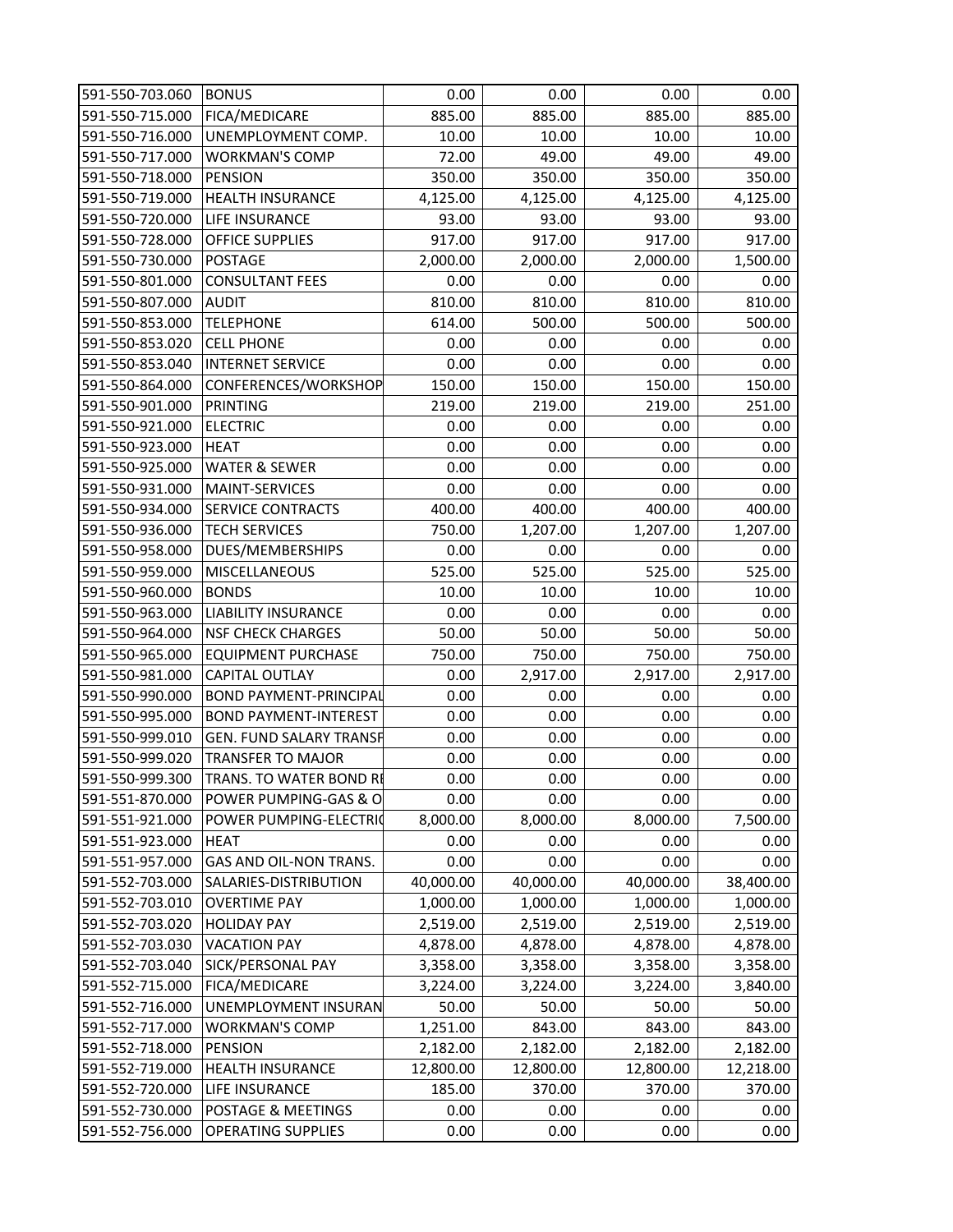| 591-552-768.000                  | <b>EMPLOYEE UNIFORMS</b>             | 500.00     | 500.00     | 500.00     | 500.00     |
|----------------------------------|--------------------------------------|------------|------------|------------|------------|
| 591-552-776.000                  | <b>SUPPLIES &amp; MAINTENANCE</b>    | 3,000.00   | 3,000.00   | 3,000.00   | 2,000.00   |
| 591-552-807.000                  | <b>AUDIT</b>                         | 1,215.00   | 1,215.00   | 1,215.00   | 1,215.00   |
| 591-552-812.000                  | <b>ENGINEERING</b>                   | 0.00       | 0.00       | 0.00       | 0.00       |
| 591-552-820.000                  | <b>MISS DIG</b>                      | 100.00     | 100.00     | 106.00     | 106.00     |
| 591-552-821.000                  | <b>WATER TESTING</b>                 | 3,200.00   | 3,200.00   | 3,200.00   | 3,200.00   |
| 591-552-822.000                  | <b>CONTRACTUAL SERVICES</b>          | 4,810.00   | 4,810.00   | 4,810.00   | 4,810.00   |
| 591-552-853.000                  | PHONE EXP. TRANSFER TO               | 0.00       | 0.00       | 0.00       | 0.00       |
| 591-552-853.020                  | <b>CELL PHONE</b>                    | 707.00     | 600.00     | 600.00     | 600.00     |
| 591-552-864.000                  | <b>CONF/WORKSHOPS</b>                | 500.00     | 500.00     | 500.00     | 500.00     |
| 591-552-870.000                  | GAS & OIL                            | 0.00       | 0.00       | 0.00       | 0.00       |
| 591-552-943.000                  | <b>EQUIPMENT RENTAL-WATE</b>         | 9,000.00   | 9,000.00   | 9,000.00   | 11,500.00  |
| 591-552-958.000                  | DUES/MEMBERSHIPS                     | 500.00     | 500.00     | 500.00     | 554.00     |
| 591-552-959.000                  | <b>MISCELLANEOUS</b>                 | 0.00       | 0.00       | 0.00       | 0.00       |
| 591-552-962.000                  | <b>FLEET INSURANCE</b>               | 0.00       | 0.00       | 0.00       | 0.00       |
| 591-552-963.000                  | <b>LIABILITY INSURANCE</b>           | 2,662.00   | 2,514.00   | 2,514.00   | 2,514.00   |
| 591-552-965.000                  | <b>EQUIPMENT PURCHASE</b>            | 0.00       | 0.00       | 0.00       | 0.00       |
| 591-552-970.000                  | <b>DISTRIBUTION EQUIPMENT</b>        | 0.00       | 0.00       | 0.00       | 0.00       |
| 591-552-981.000                  | <b>CAPITAL OUTLAY</b>                | 80,000.00  | 0.00       | 0.00       | 0.00       |
| 591-552-985.000                  | <b>CAPITAL PROJECTS</b>              | 0.00       | 80,000.00  | 75,000.00  | 76,000.00  |
| 591-553-703.000                  | <b>SALARIES-WELLS &amp; TOWER</b>    | 500.00     | 500.00     | 500.00     | 500.00     |
| 591-553-703.010                  | <b>OVERTIME PAY</b>                  | 0.00       | 0.00       | 0.00       | 0.00       |
| 591-553-715.000                  | <b>FICA/MEDICARE</b>                 | 39.00      | 39.00      | 39.00      | 39.00      |
| 591-553-931.000                  | <b>MAINT.-WATER TOWER</b>            | 315.00     | 1,648.00   | 1,648.00   | 1,648.00   |
| 591-553-934.000                  | <b>REPAIR WELLS</b>                  | 27,342.00  | 27,342.00  | 28,632.89  | 28,633.00  |
| 591-553-959.000                  | <b>MISCELLANEOUS</b>                 | 250.00     | 250.00     | 250.00     | 250.00     |
| 591-553-963.000                  | <b>LIABILITY INSURNACE</b>           | 3,195.00   | 3,017.00   | 3,017.00   | 3,017.00   |
| 591-553-968.000                  | <b>DEPRECIATION</b>                  | 0.00       | 0.00       | 0.00       | 0.00       |
| 591-553-981.000                  | CAPITAL OUTLAY                       | 0.00       | 0.00       | 0.00       | 0.00       |
| 591-990-999.010                  | <b>TRANSFER TO GENERAL FUI</b>       | 0.00       | 0.00       | 0.00       | 0.00       |
|                                  |                                      |            |            |            |            |
|                                  |                                      |            |            |            |            |
| <b>TOTAL Expenditures</b>        |                                      | 259,819.00 | 264,337.00 | 260,633.89 | 256,721.00 |
|                                  |                                      |            |            |            |            |
|                                  |                                      |            |            |            |            |
|                                  |                                      |            |            |            |            |
| <b>TOTAL FOR FUND 591</b>        |                                      |            |            |            |            |
| <b>REVENUES:</b>                 |                                      | 259,819.00 | 264,337.00 | 260,633.89 | 256,721.00 |
| <b>EXPENDITURES</b>              |                                      | 259,819.00 | 264,337.00 | 260,633.89 | 256,721.00 |
|                                  |                                      |            |            |            |            |
| NET OF REVENUES vs. EXPENDITURES |                                      | 0.00       | 0.00       | 0.00       | 0.00       |
|                                  |                                      |            |            |            |            |
|                                  | Fund 661 - 000 - MOTOR POOL REVENUES |            |            |            |            |
|                                  |                                      |            |            |            |            |
| 661-000-501.000                  | <b>GRANT PAYMENTS/FEDERA</b>         | 0.00       | 0.00       | 0.00       | 0.00       |
| 661-000-660.000                  | <b>SALE OF FIXED ASSETS</b>          | 0.00       | 0.00       | 0.00       | 0.00       |
| 661-000-664.100                  | <b>INTEREST INCOME</b>               | 1,200.00   | 1,200.00   | 1,200.00   | 559.00     |
| 661-000-668.100                  | RENTAL EQUIPMENT-POLIC               | 30,000.00  | 40,000.00  | 28,269.15  | 26,000.00  |
| 661-000-668.200                  | RENTAL EQUIPMENT PARKS               | 8,500.00   | 8,500.00   | 10,585.19  | 10,586.00  |
| 661-000-668.300                  | RENTAL EQUIPMENT-LOCAL               | 24,000.00  | 24,000.00  | 24,000.00  | 28,000.00  |
| 661-000-668.305                  | EQUIP RENTAL TRAF. SERV              | 1,500.00   | 1,500.00   | 1,500.00   | 750.00     |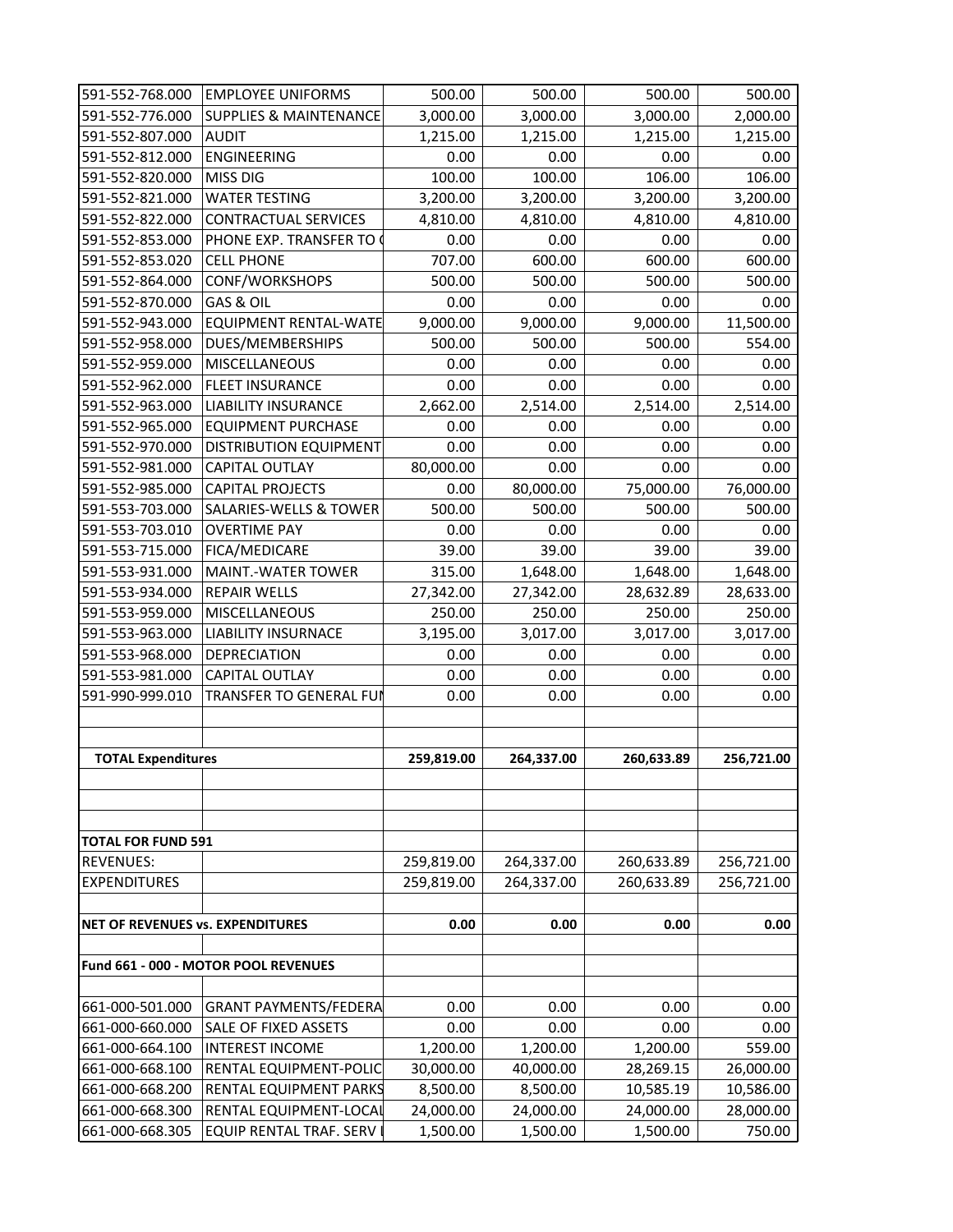| 661-000-668.310       | EQUIP RENTAL L/R ICE/SNO           | 7,080.00   | 7,080.00   | 7,080.00   | 9,400.00   |
|-----------------------|------------------------------------|------------|------------|------------|------------|
| 661-000-668.400       | RENTAL EQUIPMENT-MAJO              | 17,500.00  | 17,500.00  | 17,500.00  | 20,000.00  |
| 661-000-668.405       | RENTAL EQUIP TRAF. SERV            | 500.00     | 500.00     | 500.00     | 500.00     |
| 661-000-668.410       | EQUIP RENTAL M/R ICE/SNO           | 7,500.00   | 7,500.00   | 7,500.00   | 14,500.00  |
| 661-000-668.500       | RENTAL EQUIPMENT-WATE              | 9,000.00   | 9,000.00   | 9,000.00   | 11,500.00  |
| 661-000-668.600       | RENTAL EQUIP.T-SEWER LIN           | 500.00     | 500.00     | 500.00     | 500.00     |
| 661-000-668.605       | LS MAINT. EQUIP RENTAL             | 7,500.00   | 7,500.00   | 7,500.00   | 7,500.00   |
| 661-000-668.700       | RENTAL EQIPMENT-DPW                | 3,750.00   | 3,750.00   | 3,750.00   | 1,500.00   |
| 661-000-671.000       | <b>MISCELLANEOUS</b>               | 0.00       | 7,638.00   | 7,638.00   | 7,638.00   |
| 661-000-673.000       | SALE OF FIXED ASSETS               | 0.00       | 0.00       | 0.00       | 0.00       |
| 661-000-679.040       | <b>TRANSFER FROM PARKS</b>         | 0.00       | 0.00       | 0.00       | 0.00       |
| 661-000-679.310       | TRANSFER FROM POLICE DE            | 0.00       | 0.00       | 0.00       | 0.00       |
| 661-000-679.410       | <b>TRANSFER FROM DPW</b>           | 0.00       | 0.00       | 0.00       | 0.00       |
|                       |                                    |            |            |            |            |
|                       |                                    |            |            |            |            |
| <b>TOTAL Revenues</b> |                                    | 118,530.00 | 136,168.00 | 126,522.34 | 138,933.00 |
|                       |                                    |            |            |            |            |
|                       | Fund 661 - MOTOR POOL EXPENDITURES |            |            |            |            |
|                       |                                    |            |            |            |            |
| 661-000-999.040       | <b>TRANSFER TO PARKS</b>           | 0.00       | 0.00       | 0.00       | 0.00       |
| 661-000-999.310       | TRANSFER TO POLICE DEPT.           | 0.00       | 0.00       | 0.00       | 0.00       |
| 661-000-999.410       | <b>TRANSFER TO DPW</b>             | 0.00       | 0.00       | 0.00       | 0.00       |
| 661-290-969.000       | <b>CONTINGENCY</b>                 | 13,767.00  | 27,650.00  | 20,504.34  | 29,115.00  |
| 661-301-870.000       | GAS                                | 15,000.00  | 15,000.00  | 15,000.00  | 15,000.00  |
| 661-301-871.000       | OIL                                | 0.00       | 0.00       | 0.00       | 0.00       |
| 661-301-872.000       | <b>TIRES</b>                       | 1,500.00   | 1,500.00   | 1,500.00   | 1,500.00   |
| 661-301-930.000       | <b>REPAIRS</b>                     | 5,000.00   | 5,000.00   | 2,500.00   | 2,500.00   |
| 661-301-962.000       | <b>INSURANCE</b>                   | 4,792.00   | 4,525.00   | 4,525.00   | 4,525.00   |
| 661-301-963.000       | MULTI-PERIL INSURANCE              | 1,331.00   | 1,257.00   | 1,257.00   | 1,257.00   |
| 661-301-970.000       | <b>EQUIPMENT PURCHASED</b>         | 1,000.00   | 1,000.00   | 1,000.00   | 1,000.00   |
| 661-301-981.000       | <b>CAPITAL OUTLAY</b>              | 30,000.00  | 34,000.00  | 34,000.00  | 34,000.00  |
| 661-441-807.000       | <b>AUDIT</b>                       | 405.00     | 405.00     | 405.00     | 405.00     |
| 661-441-870.000       | GAS                                | 15,000.00  | 15,000.00  | 15,000.00  | 19,000.00  |
| 661-441-871.000       | OIL                                | 250.00     | 250.00     | 250.00     | 250.00     |
| 661-441-872.000       | <b>TIRES</b>                       | 1,500.00   | 1,500.00   | 1,500.00   | 1,500.00   |
| 661-441-930.000       | <b>REPAIRS &amp; MAINTENANCE</b>   | 7,500.00   | 7,500.00   | 7,500.00   | 7,500.00   |
| 661-441-962.000       | <b>INSURANCE</b>                   | 5,234.00   | 5,228.00   | 5,228.00   | 5,028.00   |
| 661-441-963.000       | MULTI-PERIL INSURANCE              | 1,331.00   | 1,257.00   | 1,257.00   | 1,257.00   |
| 661-441-968.000       | <b>DEPRECIATION</b>                | 0.00       | 0.00       | 0.00       | 0.00       |
| 661-441-970.000       | <b>EQUIPMENT PURCHASED</b>         | 0.00       | 0.00       | 0.00       | 0.00       |
| 661-441-981.000       | <b>CAPITAL OUTLAY</b>              | 0.00       | 0.00       | 0.00       | 0.00       |
| 661-441-995.000       | MOTOR POOL-INT. EXPENSE            | 0.00       | 0.00       | 0.00       | 0.00       |
| 661-441-999.010       | <b>ADMINISTRATIVE SALARIES</b>     | 0.00       | 0.00       | 0.00       | 0.00       |
| 661-483-703.172       | <b>MANAGER SALARY</b>              | 2,350.00   | 2,484.00   | 2,484.00   | 2,484.00   |
| 661-483-703.215       | <b>CLERK SALARY</b>                | 4,424.00   | 4,424.00   | 4,424.00   | 4,424.00   |
| 661-483-715.000       | <b>FICA/MEDICARE</b>               | 486.00     | 528.00     | 528.00     | 528.00     |
| 661-483-715.172       | <b>MANAGER FICA</b>                | 0.00       | 0.00       | 0.00       | 0.00       |
| 661-483-715.215       | <b>CLERK FICA</b>                  | 0.00       | 0.00       | 0.00       | 0.00       |
| 661-483-718.172       | <b>MANAGER PENSION</b>             | 0.00       | 0.00       | 0.00       | 0.00       |
| 661-483-718.215       | <b>CLERK PENSION</b>               | 0.00       | 0.00       | 0.00       | 0.00       |
| 661-483-719.172       | <b>MANAGER HEALTH INS</b>          | 0.00       | 0.00       | 0.00       | 0.00       |